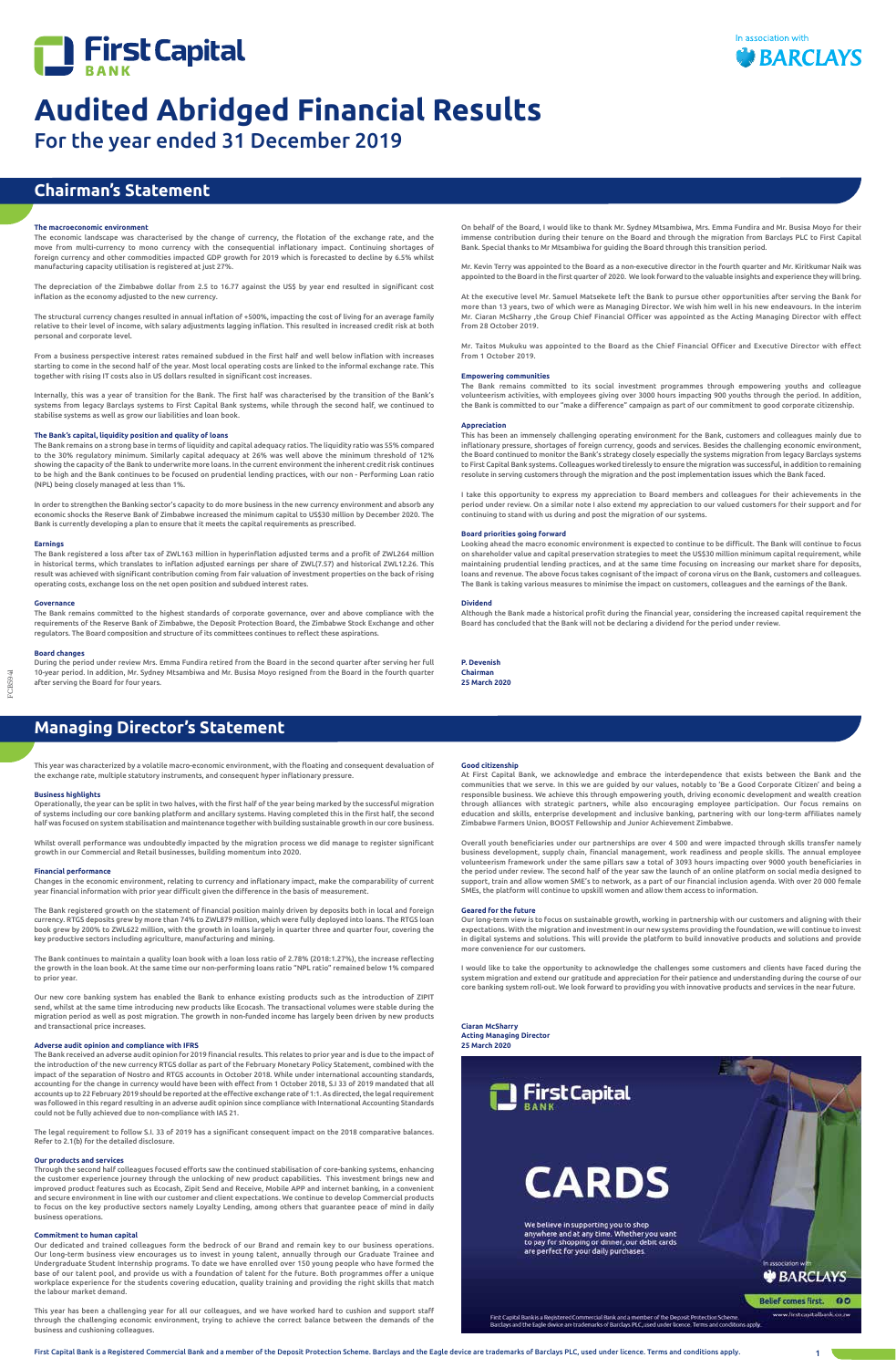



For the year ended 31 December 2019

FCB5941

The Board of Directors of First Capital Bank Limited ("the Board/First Capital Bank") is committed to and recognises the importance of strong governance practices. The board understands that a comprehensive corporate governance framework is vital in supporting executive management in its execution of strategy and in driving long term sustainable performance. In order to achieve good governance, the Board subscribes to principles of international best practice in corporate governance as guided by, among others, the Banking Act, the Corporate Governance Guidelines, the National Code on Corporate Governance.

The Board continuously reviews its internal governance standards and practices, to ensure that it modifies and aligns them with local and international corporate governance requirements as appropriate. As part of its continuing efforts to achieve good governance, the Board promotes the observance of the highest standards of corporate governance in First Capital Bank and ensures that this is supported by the right culture, values and behaviours from the top down. First Capital Bank is committed to the principles of fairness, accountability, responsibility and transparency. To this end the Board, is accountable to its shareholders and all its stakeholders including the Bank's employees, customers, suppliers, regulatory authorities and the community from which it operates through transparent and accurate disclosures.

The Board of directors is led by an independent non-executive Chairman, whose primary duties include providing<br>leadership of the Board and managing the business of the Board through setting its agenda, taking full account issues and concerns of the Board, establishing and developing an effective working relationship with the Executive directors, driving improvements in the performance of the Board and its committees, assisting in the identification and recruitment of talent to the Board, managing performance appraisals for directors including oversight of the annual Board effectiveness review and pro-actively managing regulatory relationships in conjunction with management. In addition, the non-executive directors pro-actively engage with the Bank's management to challenge and improve strategy implementation, counsel and support to management and to test and challenge the implementation of controls, processes and policies which enable risk to be effectively assessed and managed.

# **Board responsibilities**

The Board is responsible for setting the strategic direction of the Bank as well as determining the way in which specific governance matters are approached and addressed, approving policies and plans that give effect to the strategy,<br>overseeing and monitoring the implementation of strategy by management and ensuring accountability through amo other means adequate reporting and disclosures. The Board is guided by the Board Charter in the execution of its mandate.

# **Board Chairman and non - executive directors**

The Chairman works together with the non - executive directors to ensure that there are effective checks and balances between executive management and the Board. The majority of the Board members are independent non-executive directors which provide the necessary independence for the effective discharge of the Board's duties and compliance with regulatory requirements.

# **Executive directors**

The executive management team is led by the Managing Director. Management's role is to act as trustees of the shareholder's capital. Their main responsibilities include reporting to the Board on implementation of strategy, effectiveness of risk management and control systems, business and financial performance, preparation of financial statements and on an ongoing basis, keeping the Board fully informed of any material developments affecting the business.

# **Directors' remuneration**

The Board Remuneration Committee sets the remuneration policy and approves the remuneration of the executive directors and other senior executives as well as that of the non-executive directors. The remuneration package of executive directors includes a basic salary and a performance bonus which is paid based on the performance of the Bank as well as that of the individual. The Bank also has in place a share option scheme, meant to be a long term retention incentive for employees.

# **Board diversity**

The First Capital Bank Board recognises the importance of diversity and inclusion in its decision making processes. The Board is made up of four independent non-executive directors, three non-executive directors and two executive<br>directors. Two members of the board (22%) are female. The Board members have an array of experience in comme and retail banking, accounting, legal, corporate finance, marketing, business administration, economics, human resources management and executive management.

# **Access to information**

Openness and transparency are key enablers for the Board to discharge its mandate fully and effectively. The nonexecutive directors have unrestricted access to all relevant records and information of the Bank as well as to management. Further, the board is empowered to seek any professional advice or opinion it may require to allow for the proper discharge of its duties.

# **Share Dealings / Insider trading**

The directors, management and staff of First Capital Bank are prohibited from dealing in the Bank's shares whether directly or indirectly, during "closed periods" which are the periods that are a month before the end of the interim or full year reporting period until the time of the publication of the interim or full year results.

Further, directors, management and staff are prohibited from dealing in the company's shares whenever the company is going through certain corporate actions or when they are in possession of non-public information that has the potential of impacting the share price of the company.

# **Communication with stakeholders**

First Capital Bank communicates with its stakeholders through various platforms including the Annual General Meeting, analyst briefings, town halls, press announcements of interim and full year financial results, notices to shareholders and stakeholders and annual reporting to shareholders and stakeholders. The Board and management of First Capital Bank also actively engage regulatory authorities including the Reserve Bank of Zimbabwe, the Zimbabwe Stock Exchange and the Deposit Protection Corporation.

This Committee has the overall responsibility for the complete review of the quality of the Bank's loan portfolio to ensure that the lending function conforms to sound lending policies and keeps the Board and management adequately informed on noted risks. It assists the Board with discharging its responsibility to review the quality of the Bank's loan portfolio. At every meeting, it reviews the quality of the loan portfolio with a view to ensuring compliance with the<br>banking laws and regulations and all other applicable laws as well as internal policies.

# **Internal Audit**

First Capital Internal Audit is an independent control function which supports the business by assessing how effectively risks are being controlled and managed. It works closely with the business helping drive improvements in risk management. This is done through reviewing how the business undertakes its processes as well as reviewing systems<br>used by the business. The internal audit function reports its findings to management and guides them in maki changes to business processes, systems and the control environment. The Internal Audit function also monitors progress to ensure management effectively remediates any internal control weaknesses identified as quickly as possible. The First Capital Bank Head of Internal Audit reports directly to the Chairman of the Board Audit Committee and administratively to the Managing Director.

# **Declaration of interest**

The Board of First Capital Bank believes in the observance of ethical business values from the top to the bottom. To this end, the Board has in place a policy that manages conflict of interest including situational and transactional conflict.

Directors disclose their interests on joining the Board and at every meeting of the directors they disclose any additional interests and confirm or update their declarations of interest accordingly.

### **Ethics**

In our endeavour to instil a culture of sound business ethics, all employees and directors are requested to attest to an Anti - Bribery and Corruption declaration which essentially seeks to ensure that our directors, management and staff observe the highest standards of integrity in all their dealings and at all times. The Bank has a zero tolerance policy to bribery and corruption. In addition, the business has a whistle-blowing facility managed by Deloitte through which employees can raise any concerns they may have anonymously.

### **Director induction and development**

Board conformance and performance is enhanced through continuous learning. As part of its learning program, the Board has in place a comprehensive induction plan for on-boarding new directors. During the second half of the year 2019, two Board members Messrs K. Terry and T. Mukuku joined the Board and went through the induction programme. Further, as part of continuing director development, Board members attend director training programs.

# **Board activities**

The Board of Directors held eight board meetings in the year 2019 being four quarterly meetings one of which incorporated a strategy review meeting, a special board meeting and a board evaluation review meeting. Each board Committee held at least four quarterly meetings. The areas of focus included the setting of strategic direction, the review of strategy and business operations, credit sanctioning as per approved limits, review of internal controls and financial reports, review of the quality of the loan book, review and oversight of the Bank's risk management processes and oversight of the recruitment, remuneration and performance reviews of senior management. A table detailing director's attendance of meetings during 2019 is shown in the last part of this report.

# **Corporate Governance Statement**

# **Board and director evaluation**

The Board conducts an annual evaluation process which assesses the performance and effectiveness of individual directors, the Board Chairman, Committees and overall performance of the Board. This process is facilitated by an external party to allow for objectivity. The evaluation process involves directors completing evaluation questionnaires<br>and having one on one meeting with the facilitator. The results of the evaluation are collated, a repo feedback provided to the Board. The Board also submits the evaluation report to the Reserve Bank of Zimbabwe. The Board conducted its evaluation for the year ended 2019 and a report was submitted to the RBZ. Board performance and evaluation was rated as strong by directors.

### **Board Committees**

The Board has delegated some of its duties and responsibilities to sub-committees to ensure the efficient discharge of the Board's mandate. The ultimate responsibility of running the Bank however still remains with the Board. The subcommittees of the Board are regulated by terms of reference which are reviewed every year or as and when necessary. The Committees meet at least once every quarter and are all chaired by Independent non-executive directors as detailed below.

### **Audit Committee**

The primary functions of the Committee are to oversee the financial management discipline of the Bank, review the Bank's accounting policies, the contents of the financial reports, disclosure controls and procedures, management's approach to internal controls, the adequacy and scope of the external and internal audit functions, compliance with regulatory and financial reporting requirements, oversee the relationship with the Bank's external auditors, as well as providing assurance to the Board that management's control assurance processes are being implemented and are complete and effective. At each meeting, the Committee reviews reported and noted weaknesses in controls and any deficiencies in systems and the remediation plans to address them. The Committee also monitors the ethical conduct of the Bank, its executives and senior officers and advises the Board as to whether or not the Bank is complying with the aims and objectives for which it has been established. During the period under review, there were no material losses as a result of internal control breakdowns.

The committee is wholly comprised of independent non-executive directors. The members of the Committee as at 31 December 2019 were:- T. Moyo (Acting Chairperson)

K. Terry

# **Board Credit Committee**

The Board Credit Committee is tasked with the overall review of the Bank's lending policies. At each meeting, the Committee deliberates and considers loan applications beyond the discretionary limits of management. It ensures that there are effective procedures and resources to identify and manage irregular or problem credit facilities, minimize<br>credit loss and maximize recoveries. It also directs, monitors, reviews and considers all issues that may on the present and future quality of the Bank's credit risk management.

The Committee comprises one executive member and three non-executive directors. The members of the Committee as at 31 December 2019 were:-

K. Terry (Chairperson) H. Anadkat

S. N. Moyo

C. McSharry

# **Loans Review Committee**

The members of the Committee as at 31 December 2019 were:- T. Moyo (Chairperson) P. Devenish M. Twigger

#### **Human Resources and Nominations Committee**

The Human Resources and Nominations Committee assists the Board in the review of critical personnel issues as well as acting as a Remuneration and Terminal Benefits Committee. The Committee reviews and approves overall recommendations on employee remuneration as well as approving managerial appointments. The Committee ensures that the remuneration of directors is in line with the nature and size of the operations of the Bank as well as the Bank's performance. In addition, the Committee also considers nominations to the Board and succession planning for the Board. The Committee comprises four non-executive directors and one executive director.

The members of the Committee as at 31 December 2019 were:- P. Devenish S. N. Moyo H. Anadkat

### **Board Risk Committee**

The Board Risk Committee is charged with the responsibility to oversee the Bank's overall enterprise risk environment under three broad areas of Operational Risk, Credit Risk Management and Market Risk. These are controlled and managed independently from risk taking functions and other committees of the Bank. The committee is responsible for the policies and procedures designed to monitor, evaluate and respond to risk trends and risk levels across the Bank ensuring that they are kept within acceptable levels.

As at 31 December 2019 members of the committee were:- S. N. Moyo (Chairperson) D. Dikshit

## **Board Migration Committee**

The Board set up a special Board Committee to oversee the migration of the Bank`s processes, products and systems, from the Barclays PLC platforms to the new platforms that the bank will be using going forward, following the successful conclusion of the Barclays PLC divestiture. Following the conclusion of the IT migration process, the board converted the Committee to an IT Committee.

The Committee is made up of the following members:- K. Terry – Chairman T. Moyo

D. Dikshit

In addition to the Board Committees, management operates through a number of committees including the Executive Management Committee and the Assets and Liabilities Committee. The Committees terms of reference are as below.

### **Executive Committee (EXCO)**

The Executive Committee is the operational management forum responsible for the delivery of the Bank's operational plans. The Executive Committee acts as a link between the Board and management and is responsible for implementation of operational plans, annual budgeting and periodic review of strategic plans, as well as identification and management of key risks. The Executive Committee also reviews and approves guidelines for employee remuneration. The Executive Committee assists the Managing Director to manage the Bank, to guide and control the overall direction of the business of the Bank and acts as a medium of communication and co-ordination between business units and the Board. The Committee comprises of executive directors and senior management.

### **Assets and Liabilities Committee (ALCO)/Treasury Committee**

The Treasury Committee is tasked with ensuring the achievement of sustainable and stable profits within a framework of acceptable financial risks and controls. The Treasury Committee ensures maximization of the value that can be generated from active management of the Bank's statement of financial position and financial risk within agreed risk parameters. It manages the funding and investment of the Bank's statement of financial position, liquidity and cash flow, as well as exposure of the Bank to interest rate, exchange rate, market and other related risks. It ensures that the Bank adopts the most appropriate strategy in terms of the mix of assets and liabilities given its expectation of the future and potential consequences of interest rate movements, liquidity constraints and foreign exchange exposure and capital adequacy. It also ensures that strategies conform to the Bank's risk appetite and level of exposure as determined by the Risk Management Committee. The Committee comprises executive directors and heads of functions key to the proper discharge of the Committee's responsibilities.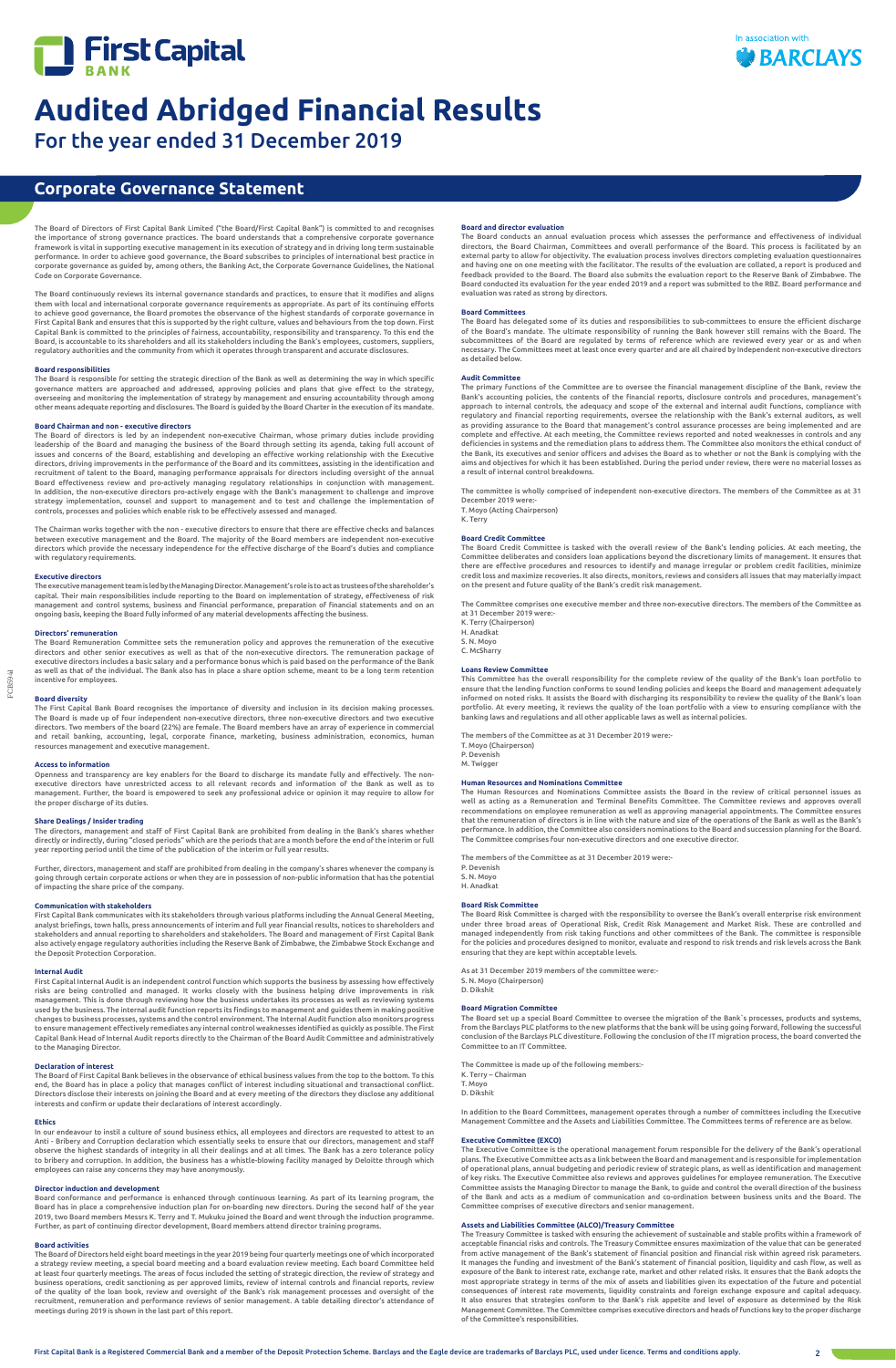



For the year ended 31 December 2019

FCB5941

We believe in convenient and smart banking on the go. Our mobile banking app gives you more than just secure and unlimited access to your accounts, but a lot more.

**BANKING** 

In association with BARCLAYS

**Belief comes first.** 00

www.firstcapitalbank.co.zw

First Capital Bank is a Registered Commercial Bank and a member of the Deposit Protection Scheme Barclays and the Eagle device are trademarks of Barclays PLC, used under licence. Terms and conditions apply

First Capital Bank is a Registered Commercial Bank and a member of the Deposit Protection Scheme. Barclays and the Eagle device are trademarks of Barclays PLC, used under licence. Terms and conditions apply. 3

# **Corporate Governance Statement**

# **Board and committees attendance 2019**

| <b>Total Meetings</b><br>LOA**<br><b>Present</b><br><b>Name</b><br>P. Devenish*<br>8<br>7<br>1<br>S. D. Mtsambiwa*<br>6<br>Nil<br>6<br>E. Fundira*<br>3<br>3<br>Nil<br>B. Moyo*<br>5<br>5<br>Nil<br>8<br>$\overline{7}$<br>M. Twigger<br>1<br>8<br>$\overline{7}$<br>1<br>T. Moyo<br>8<br>7<br>1<br>S. N. Moyo<br>8<br>8<br>Nil<br>H. Anadkat<br>D. Dikshit<br>8<br>6<br>$\overline{2}$<br>3<br>3<br>Nil<br>K. Terry*<br>8<br>S. Matsekete*<br>5<br>3<br>8<br>8<br>Nil<br>C. McSharry<br>T. Mukuku*<br>3<br>3<br>Nil<br><b>Audit committee</b><br><b>Total Meetings</b><br>LOA**<br><b>Name</b><br><b>Present</b><br>T. Moyo<br>5<br>6<br>1<br>5<br>5<br>Nil<br>B. Movo<br>3<br>3<br>E. Fundira<br>Nil<br>K. Terry<br>1<br>1<br>Nil<br>Human resources & nominations committee<br><b>Total Meetings</b><br>LOA**<br><b>Name</b><br><b>Present</b><br>P. Devenish<br>Nil<br>6<br>6<br>S. D. Mtsambiwa<br>5<br>5<br>Nil<br>6<br>6<br>S. N. Moyo<br>Nil<br>H. Anadkat<br>6<br>6<br>Nil<br>S. Matsekete<br>4<br>$\overline{2}$<br>6<br><b>Credit committee</b><br>LOA**<br><b>Name</b><br><b>Total Meetings</b><br><b>Present</b><br>K. Terry<br>$\overline{7}$<br>$\overline{7}$<br>Nil<br>E. Fundira<br>3<br>3<br>Nil<br>H. Anadkat<br>27<br>27<br>Nil<br>27<br>S. N. Moyo<br>27<br>Nil<br>S. Matsekete<br>27<br>22<br>5<br><b>Loans review committee</b><br><b>Total Meetings</b><br><b>LOA**</b><br><b>Name</b><br><b>Present</b><br>T. Movo<br>4<br>4<br>Nil<br>P. Devenish<br>3<br>4<br>1<br>Nil<br>M. Twigger<br>4<br>4<br><b>Risk committee</b><br><b>Total Meetings</b><br><b>Present</b><br>LOA**<br><b>Name</b><br>S. N. Moyo<br>4<br>Nil<br>4<br>3<br>B. Moyo<br>3<br>Nil<br>D. Dikshit<br>4<br>3<br>1 | <b>Main Board</b> |  |  |
|----------------------------------------------------------------------------------------------------------------------------------------------------------------------------------------------------------------------------------------------------------------------------------------------------------------------------------------------------------------------------------------------------------------------------------------------------------------------------------------------------------------------------------------------------------------------------------------------------------------------------------------------------------------------------------------------------------------------------------------------------------------------------------------------------------------------------------------------------------------------------------------------------------------------------------------------------------------------------------------------------------------------------------------------------------------------------------------------------------------------------------------------------------------------------------------------------------------------------------------------------------------------------------------------------------------------------------------------------------------------------------------------------------------------------------------------------------------------------------------------------------------------------------------------------------------------------------------------------------------------------------------------------------------------------------------------------------------|-------------------|--|--|
|                                                                                                                                                                                                                                                                                                                                                                                                                                                                                                                                                                                                                                                                                                                                                                                                                                                                                                                                                                                                                                                                                                                                                                                                                                                                                                                                                                                                                                                                                                                                                                                                                                                                                                                |                   |  |  |
|                                                                                                                                                                                                                                                                                                                                                                                                                                                                                                                                                                                                                                                                                                                                                                                                                                                                                                                                                                                                                                                                                                                                                                                                                                                                                                                                                                                                                                                                                                                                                                                                                                                                                                                |                   |  |  |
|                                                                                                                                                                                                                                                                                                                                                                                                                                                                                                                                                                                                                                                                                                                                                                                                                                                                                                                                                                                                                                                                                                                                                                                                                                                                                                                                                                                                                                                                                                                                                                                                                                                                                                                |                   |  |  |
|                                                                                                                                                                                                                                                                                                                                                                                                                                                                                                                                                                                                                                                                                                                                                                                                                                                                                                                                                                                                                                                                                                                                                                                                                                                                                                                                                                                                                                                                                                                                                                                                                                                                                                                |                   |  |  |
|                                                                                                                                                                                                                                                                                                                                                                                                                                                                                                                                                                                                                                                                                                                                                                                                                                                                                                                                                                                                                                                                                                                                                                                                                                                                                                                                                                                                                                                                                                                                                                                                                                                                                                                |                   |  |  |
|                                                                                                                                                                                                                                                                                                                                                                                                                                                                                                                                                                                                                                                                                                                                                                                                                                                                                                                                                                                                                                                                                                                                                                                                                                                                                                                                                                                                                                                                                                                                                                                                                                                                                                                |                   |  |  |
|                                                                                                                                                                                                                                                                                                                                                                                                                                                                                                                                                                                                                                                                                                                                                                                                                                                                                                                                                                                                                                                                                                                                                                                                                                                                                                                                                                                                                                                                                                                                                                                                                                                                                                                |                   |  |  |
|                                                                                                                                                                                                                                                                                                                                                                                                                                                                                                                                                                                                                                                                                                                                                                                                                                                                                                                                                                                                                                                                                                                                                                                                                                                                                                                                                                                                                                                                                                                                                                                                                                                                                                                |                   |  |  |
|                                                                                                                                                                                                                                                                                                                                                                                                                                                                                                                                                                                                                                                                                                                                                                                                                                                                                                                                                                                                                                                                                                                                                                                                                                                                                                                                                                                                                                                                                                                                                                                                                                                                                                                |                   |  |  |
|                                                                                                                                                                                                                                                                                                                                                                                                                                                                                                                                                                                                                                                                                                                                                                                                                                                                                                                                                                                                                                                                                                                                                                                                                                                                                                                                                                                                                                                                                                                                                                                                                                                                                                                |                   |  |  |
|                                                                                                                                                                                                                                                                                                                                                                                                                                                                                                                                                                                                                                                                                                                                                                                                                                                                                                                                                                                                                                                                                                                                                                                                                                                                                                                                                                                                                                                                                                                                                                                                                                                                                                                |                   |  |  |
|                                                                                                                                                                                                                                                                                                                                                                                                                                                                                                                                                                                                                                                                                                                                                                                                                                                                                                                                                                                                                                                                                                                                                                                                                                                                                                                                                                                                                                                                                                                                                                                                                                                                                                                |                   |  |  |
|                                                                                                                                                                                                                                                                                                                                                                                                                                                                                                                                                                                                                                                                                                                                                                                                                                                                                                                                                                                                                                                                                                                                                                                                                                                                                                                                                                                                                                                                                                                                                                                                                                                                                                                |                   |  |  |
|                                                                                                                                                                                                                                                                                                                                                                                                                                                                                                                                                                                                                                                                                                                                                                                                                                                                                                                                                                                                                                                                                                                                                                                                                                                                                                                                                                                                                                                                                                                                                                                                                                                                                                                |                   |  |  |
|                                                                                                                                                                                                                                                                                                                                                                                                                                                                                                                                                                                                                                                                                                                                                                                                                                                                                                                                                                                                                                                                                                                                                                                                                                                                                                                                                                                                                                                                                                                                                                                                                                                                                                                |                   |  |  |
|                                                                                                                                                                                                                                                                                                                                                                                                                                                                                                                                                                                                                                                                                                                                                                                                                                                                                                                                                                                                                                                                                                                                                                                                                                                                                                                                                                                                                                                                                                                                                                                                                                                                                                                |                   |  |  |
|                                                                                                                                                                                                                                                                                                                                                                                                                                                                                                                                                                                                                                                                                                                                                                                                                                                                                                                                                                                                                                                                                                                                                                                                                                                                                                                                                                                                                                                                                                                                                                                                                                                                                                                |                   |  |  |
|                                                                                                                                                                                                                                                                                                                                                                                                                                                                                                                                                                                                                                                                                                                                                                                                                                                                                                                                                                                                                                                                                                                                                                                                                                                                                                                                                                                                                                                                                                                                                                                                                                                                                                                |                   |  |  |
|                                                                                                                                                                                                                                                                                                                                                                                                                                                                                                                                                                                                                                                                                                                                                                                                                                                                                                                                                                                                                                                                                                                                                                                                                                                                                                                                                                                                                                                                                                                                                                                                                                                                                                                |                   |  |  |
|                                                                                                                                                                                                                                                                                                                                                                                                                                                                                                                                                                                                                                                                                                                                                                                                                                                                                                                                                                                                                                                                                                                                                                                                                                                                                                                                                                                                                                                                                                                                                                                                                                                                                                                |                   |  |  |
|                                                                                                                                                                                                                                                                                                                                                                                                                                                                                                                                                                                                                                                                                                                                                                                                                                                                                                                                                                                                                                                                                                                                                                                                                                                                                                                                                                                                                                                                                                                                                                                                                                                                                                                |                   |  |  |
|                                                                                                                                                                                                                                                                                                                                                                                                                                                                                                                                                                                                                                                                                                                                                                                                                                                                                                                                                                                                                                                                                                                                                                                                                                                                                                                                                                                                                                                                                                                                                                                                                                                                                                                |                   |  |  |
|                                                                                                                                                                                                                                                                                                                                                                                                                                                                                                                                                                                                                                                                                                                                                                                                                                                                                                                                                                                                                                                                                                                                                                                                                                                                                                                                                                                                                                                                                                                                                                                                                                                                                                                |                   |  |  |
|                                                                                                                                                                                                                                                                                                                                                                                                                                                                                                                                                                                                                                                                                                                                                                                                                                                                                                                                                                                                                                                                                                                                                                                                                                                                                                                                                                                                                                                                                                                                                                                                                                                                                                                |                   |  |  |
|                                                                                                                                                                                                                                                                                                                                                                                                                                                                                                                                                                                                                                                                                                                                                                                                                                                                                                                                                                                                                                                                                                                                                                                                                                                                                                                                                                                                                                                                                                                                                                                                                                                                                                                |                   |  |  |
|                                                                                                                                                                                                                                                                                                                                                                                                                                                                                                                                                                                                                                                                                                                                                                                                                                                                                                                                                                                                                                                                                                                                                                                                                                                                                                                                                                                                                                                                                                                                                                                                                                                                                                                |                   |  |  |
|                                                                                                                                                                                                                                                                                                                                                                                                                                                                                                                                                                                                                                                                                                                                                                                                                                                                                                                                                                                                                                                                                                                                                                                                                                                                                                                                                                                                                                                                                                                                                                                                                                                                                                                |                   |  |  |
|                                                                                                                                                                                                                                                                                                                                                                                                                                                                                                                                                                                                                                                                                                                                                                                                                                                                                                                                                                                                                                                                                                                                                                                                                                                                                                                                                                                                                                                                                                                                                                                                                                                                                                                |                   |  |  |
|                                                                                                                                                                                                                                                                                                                                                                                                                                                                                                                                                                                                                                                                                                                                                                                                                                                                                                                                                                                                                                                                                                                                                                                                                                                                                                                                                                                                                                                                                                                                                                                                                                                                                                                |                   |  |  |
|                                                                                                                                                                                                                                                                                                                                                                                                                                                                                                                                                                                                                                                                                                                                                                                                                                                                                                                                                                                                                                                                                                                                                                                                                                                                                                                                                                                                                                                                                                                                                                                                                                                                                                                |                   |  |  |
|                                                                                                                                                                                                                                                                                                                                                                                                                                                                                                                                                                                                                                                                                                                                                                                                                                                                                                                                                                                                                                                                                                                                                                                                                                                                                                                                                                                                                                                                                                                                                                                                                                                                                                                |                   |  |  |
|                                                                                                                                                                                                                                                                                                                                                                                                                                                                                                                                                                                                                                                                                                                                                                                                                                                                                                                                                                                                                                                                                                                                                                                                                                                                                                                                                                                                                                                                                                                                                                                                                                                                                                                |                   |  |  |
|                                                                                                                                                                                                                                                                                                                                                                                                                                                                                                                                                                                                                                                                                                                                                                                                                                                                                                                                                                                                                                                                                                                                                                                                                                                                                                                                                                                                                                                                                                                                                                                                                                                                                                                |                   |  |  |
|                                                                                                                                                                                                                                                                                                                                                                                                                                                                                                                                                                                                                                                                                                                                                                                                                                                                                                                                                                                                                                                                                                                                                                                                                                                                                                                                                                                                                                                                                                                                                                                                                                                                                                                |                   |  |  |
|                                                                                                                                                                                                                                                                                                                                                                                                                                                                                                                                                                                                                                                                                                                                                                                                                                                                                                                                                                                                                                                                                                                                                                                                                                                                                                                                                                                                                                                                                                                                                                                                                                                                                                                |                   |  |  |
|                                                                                                                                                                                                                                                                                                                                                                                                                                                                                                                                                                                                                                                                                                                                                                                                                                                                                                                                                                                                                                                                                                                                                                                                                                                                                                                                                                                                                                                                                                                                                                                                                                                                                                                |                   |  |  |
|                                                                                                                                                                                                                                                                                                                                                                                                                                                                                                                                                                                                                                                                                                                                                                                                                                                                                                                                                                                                                                                                                                                                                                                                                                                                                                                                                                                                                                                                                                                                                                                                                                                                                                                |                   |  |  |
|                                                                                                                                                                                                                                                                                                                                                                                                                                                                                                                                                                                                                                                                                                                                                                                                                                                                                                                                                                                                                                                                                                                                                                                                                                                                                                                                                                                                                                                                                                                                                                                                                                                                                                                |                   |  |  |
|                                                                                                                                                                                                                                                                                                                                                                                                                                                                                                                                                                                                                                                                                                                                                                                                                                                                                                                                                                                                                                                                                                                                                                                                                                                                                                                                                                                                                                                                                                                                                                                                                                                                                                                |                   |  |  |
|                                                                                                                                                                                                                                                                                                                                                                                                                                                                                                                                                                                                                                                                                                                                                                                                                                                                                                                                                                                                                                                                                                                                                                                                                                                                                                                                                                                                                                                                                                                                                                                                                                                                                                                |                   |  |  |
|                                                                                                                                                                                                                                                                                                                                                                                                                                                                                                                                                                                                                                                                                                                                                                                                                                                                                                                                                                                                                                                                                                                                                                                                                                                                                                                                                                                                                                                                                                                                                                                                                                                                                                                |                   |  |  |
|                                                                                                                                                                                                                                                                                                                                                                                                                                                                                                                                                                                                                                                                                                                                                                                                                                                                                                                                                                                                                                                                                                                                                                                                                                                                                                                                                                                                                                                                                                                                                                                                                                                                                                                |                   |  |  |
|                                                                                                                                                                                                                                                                                                                                                                                                                                                                                                                                                                                                                                                                                                                                                                                                                                                                                                                                                                                                                                                                                                                                                                                                                                                                                                                                                                                                                                                                                                                                                                                                                                                                                                                |                   |  |  |
|                                                                                                                                                                                                                                                                                                                                                                                                                                                                                                                                                                                                                                                                                                                                                                                                                                                                                                                                                                                                                                                                                                                                                                                                                                                                                                                                                                                                                                                                                                                                                                                                                                                                                                                |                   |  |  |
|                                                                                                                                                                                                                                                                                                                                                                                                                                                                                                                                                                                                                                                                                                                                                                                                                                                                                                                                                                                                                                                                                                                                                                                                                                                                                                                                                                                                                                                                                                                                                                                                                                                                                                                |                   |  |  |
|                                                                                                                                                                                                                                                                                                                                                                                                                                                                                                                                                                                                                                                                                                                                                                                                                                                                                                                                                                                                                                                                                                                                                                                                                                                                                                                                                                                                                                                                                                                                                                                                                                                                                                                |                   |  |  |

**First Capital** 

**APP** 

## **Migration/IT Committee Name Total Meetings Present LOA\*\*** B. Moyo 8 8 Nil T. Moyo 9 4 5 D. Dikshit 9 7 2 M. Twigger 9 8 1 S. Matsekete 9 8 1

\* Mr Patrick Devenish was appointed Chairman of the board with effect from 6 December 2019.

\*Messrs Kevin Terry and Taitos Mukuku were appointed to the board on 16 October 2019 and 1 October 2019 as INED and ED, respectively.

\*Mrs Emma Fundira retired from the board on 10 May 2019.

\*Messrs Moyo and Mtsambiwa resigned from the board on 31 October 2019 and 5 December 2019, respectively.

\*Mr Samuel Matsekete did not attend all the meetings as he was on garden leave pending his departure from the Bank on 31 December 2019. \*\* LOA – Leave of absence granted.

# **Directors shareholding**

The following is a schedule of the directors' shareholdings in the Bank as at 31 December 2019;

| P. Devenish  | Nil    |
|--------------|--------|
| S. N. Moyo   | Nil    |
| T. Moyo      | Nil    |
| H. Anadkat * |        |
| D. Dikshit * |        |
| M. Twigger   | Nil    |
| K. Terry     | Nil    |
| S. Matsekete | 10 000 |
| C. McSharry  | Nil    |
| T. Mukuku    | Nil    |
|              |        |

\*Mr Hitesh Anadkat and Mr Dheeraj Dikshit hold some indirect interest in Afcarme Holdings Zimbabwe (Private) Limited, which in turn holds shares in the Bank.

# **Annual financial statements**

The directors are responsible for the preparation and integrity of the financial results and related financial information contained in this report. The annual financial statements are prepared in accordance with local and international generally accepted accounting practices and they incorporate full and responsible disclosure to ensure that the<br>information contained therein is both relevant and reliable. However compliance with International Financial R Standards (IFRS), could not be fully achieved due to non-compliance with IAS21. Refer to note 2.1(b) for the detailed disclosure. These audited results have been prepared under the supervision of Taitos Mukuku CA (Z) PAAB Registered Accountant No.0281.

# **Compliance**

The Board is of the view that the Bank complied with the applicable laws and regulations throughout the reporting period.

**By Order of the Board**

**V. Mutandwa Company Secretary**

**25 March 2020**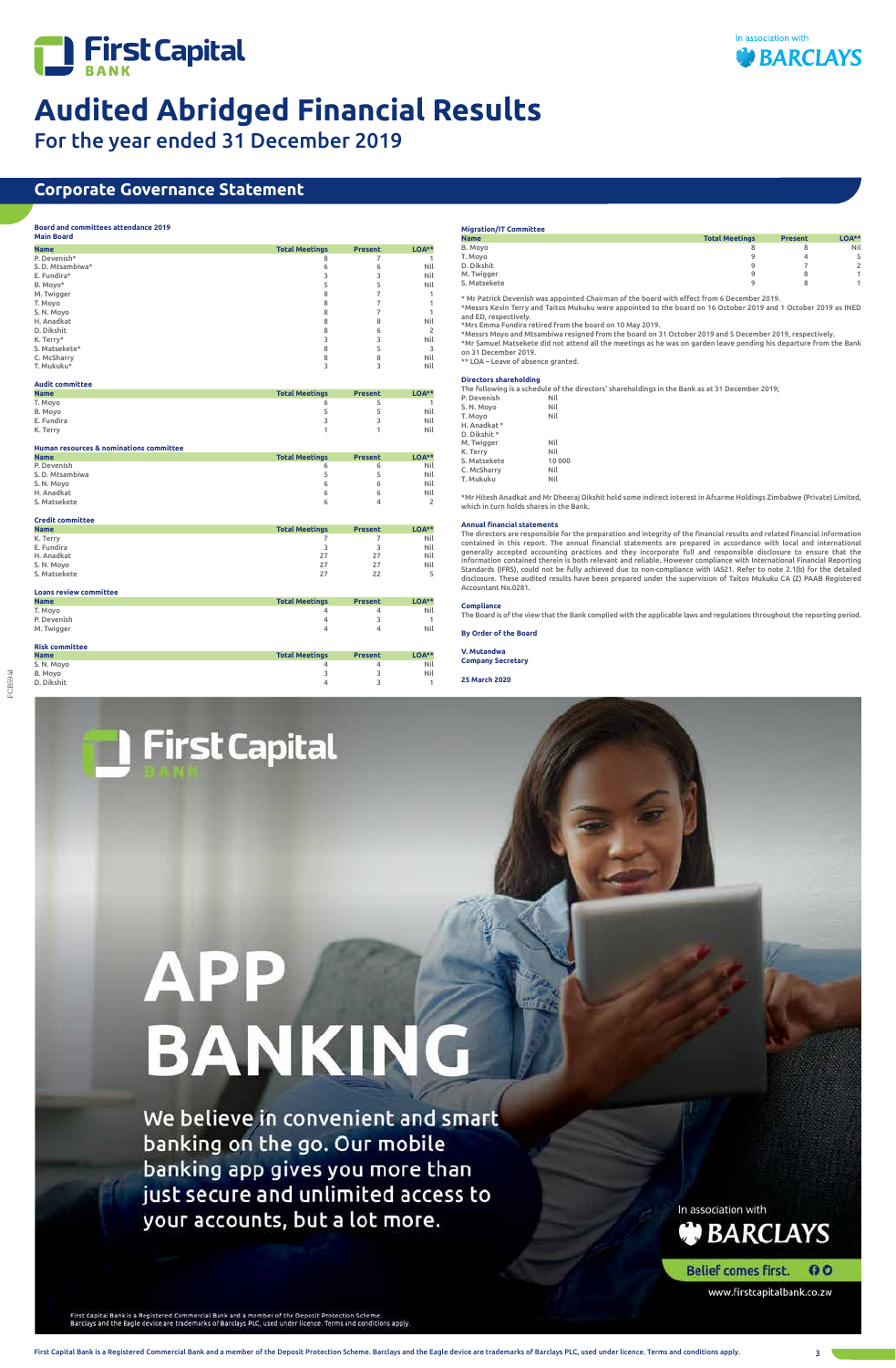



For the year ended 31 December 2019

FCB5941

# **Statement of Financial Position**

# as at 31 December 2019

# **Statement of Cash Flows**

for the year ended 31 December 2019

# **Statement of Comprehensive Income**

# for the year ended 31 December 2019

|                                                                                                                             |              | <b>Inflation adiusted</b> |               | *Historical         |           |  |
|-----------------------------------------------------------------------------------------------------------------------------|--------------|---------------------------|---------------|---------------------|-----------|--|
|                                                                                                                             |              | 2019                      | 2018          | 2019                | 2018      |  |
|                                                                                                                             | <b>Notes</b> | <b>ZWL000</b>             | <b>ZWL000</b> | <b>ZWL000</b>       | ZWL000    |  |
| Interest income                                                                                                             | 3            | 174 774                   | 281761        | 74 635              | 41 477    |  |
| Interest expense                                                                                                            | 4            | (10937)                   | (9715)        | (3998)              | (1430)    |  |
| Net interest income                                                                                                         |              | 163837                    | 272 046       | 70 637              | 40 047    |  |
| Net fee and commission income                                                                                               | 5            | 224 877                   | 186 589       | 100720              | 27468     |  |
| Net trading and foreign exchange income                                                                                     | 6            | 119860                    | 80 400        | 61896               | 11835     |  |
| Net investment and other income                                                                                             | 7            | 9723                      | 15911         | 5519                | 2 3 4 2   |  |
| Fair value gain on investment property                                                                                      |              | 32 260                    |               | 59 073              |           |  |
| <b>Total non interest income</b>                                                                                            |              | 386720                    | 282 900       | 227 208             | 41 645    |  |
| <b>Total income</b>                                                                                                         |              | 550 557                   | 554 946       | 297 845             | 81 692    |  |
|                                                                                                                             |              |                           |               |                     |           |  |
| Impairment losses on loans and receivables                                                                                  | 11           | (77166)                   | (16716)       | (30048)             | (2, 461)  |  |
| Net operating income                                                                                                        |              | 473 391                   | 538 230       | 267 797             | 79 231    |  |
|                                                                                                                             |              |                           |               |                     |           |  |
| <b>Staff costs</b>                                                                                                          | 8            | (153339)                  | (172602)      | (58136)             | (25, 408) |  |
| Infrastructure costs                                                                                                        | 9<br>10      | (165018)                  | (77990)       | (62802)<br>(105097) | (11481)   |  |
| Administration and general expenses                                                                                         |              | (203 020)                 | (116822)      |                     | (17197)   |  |
| <b>Operating expenses</b>                                                                                                   |              | (521377)                  | (367 414)     | (226035)            | (54 086)  |  |
| Net monetary loss                                                                                                           |              | (230952)                  | (82529)       |                     |           |  |
| Share of profits of joint venture                                                                                           | 23           | 150 376                   |               | 228 242             |           |  |
| (Loss)/profit before tax                                                                                                    |              | (128562)                  | 88 287        | 270 004             | 25 145    |  |
| Taxation                                                                                                                    | 12           | (34725)                   | (5916)        | (5814)              | (823)     |  |
| (Loss)/profit for the year                                                                                                  |              | (163287)                  | 82 371        | 264 190             | 24 3 22   |  |
| Other comprehensive income                                                                                                  |              |                           |               |                     |           |  |
|                                                                                                                             |              |                           |               |                     |           |  |
| Items that will not be reclassified subsequently to profit or loss                                                          |              |                           |               |                     |           |  |
| Gain on property revaluations                                                                                               |              | 134 332                   | 21 402        | 220 431             | 2076      |  |
| Deferred tax                                                                                                                |              | (33 207)                  | (5511)        | (53992)             | (535)     |  |
| Net (loss)/gain on financial assets at fair value through other                                                             |              |                           |               |                     |           |  |
| comprehensive income (FVOCI)                                                                                                |              | (13505)                   | 8 2 2 3       | 19 508              | 2 1 2 6   |  |
| Deferred tax                                                                                                                |              | 747                       | (411)         | (127)               | (384)     |  |
| Total other comprehensive gain for revaluation and equity securities                                                        |              | 88 3 67                   | 23 703        | 185820              | 3 2 8 3   |  |
| Items that may be reclassified subsequently to profit or loss:                                                              |              |                           |               |                     |           |  |
| Net gain on financial assets - debt securities                                                                              |              |                           | 2 2 6 2       |                     | 333       |  |
| Deferred tax                                                                                                                |              |                           | (582)         |                     | (86)      |  |
| Total other comprehensive income on debt securities                                                                         |              |                           | 1680          |                     | 247       |  |
|                                                                                                                             |              |                           |               |                     |           |  |
| Total other comprehensive income                                                                                            |              | 88 367                    | 25 38 3       | 185 820             | 3 5 3 0   |  |
| Total comprehensive (loss)/income                                                                                           |              | (74920)                   | 107754        | 450 010             | 27852     |  |
|                                                                                                                             |              |                           |               |                     |           |  |
| <b>Earnings per share</b>                                                                                                   |              |                           |               |                     |           |  |
| Basic (cents per share)                                                                                                     |              | (7.57)                    | 3.82          | 12.26               | 1.13      |  |
| Diluted (cents per share)                                                                                                   |              | (7.56)                    | 3.82          | 12.24               | 1.13      |  |
| *The historic amounts are shown as supplementary information. This information does not comply with International Financial |              |                           |               |                     |           |  |

\*The historic amounts are shown as supplementary information. This information does not comply with International Financial<br>Reporting Standards in that it has not taken account of the requirements of International Accounti

|                                                       |              |               | <b>Inflation adjusted</b> |               | *Historical                |
|-------------------------------------------------------|--------------|---------------|---------------------------|---------------|----------------------------|
|                                                       |              | 2019          | 2018                      | 2019          | 2018                       |
|                                                       | <b>Notes</b> | <b>ZWL000</b> | <b>ZWL000</b>             | <b>ZWL000</b> | <b>ZWL000</b>              |
| <b>Assets</b>                                         |              |               |                           |               |                            |
| Cash and bank balances                                | 13           | 1128936       | 936 114                   | 1128936       | 150 707                    |
| Derivative financial instruments                      | 14           |               | $\overline{2}$            |               |                            |
| Investment securities                                 | 15           | 231800        | 1795132                   | 231800        | 289 001                    |
| Loans and receivables from banks                      | 16           | 3 2 6 3       | 25 0 32                   | 3 2 6 3       | 4030                       |
| Loans and advances to customers                       | 17           | 711 222       | 1 209 226                 | 711 222       | 194 675                    |
| Other assets                                          | 18           | 306 238       | 56718                     | 278 471       | 8553                       |
| Property and equipment                                | 19           | 251455        | 200 927                   | 238 398       | 30 602                     |
| Investment properties                                 | 20           | 71 307        | 31958                     | 71 307        | 5 1 4 5                    |
| Non - current assets held for sale                    | 22           |               | 92 111                    |               | 14829                      |
| Investment in joint venture                           | 23           | 242 487       |                           | 242 487       |                            |
| Intangible assets                                     | 21           | 53 743        |                           | 18025         |                            |
| Right of use assets                                   | 24           | 54 323        |                           | 16 061        |                            |
| Current tax asset                                     |              | 5 6 3 5       | 7 4 6 5                   | 5 6 3 5       | 1 2 0 2                    |
| <b>Total assets</b>                                   |              | 3 060 409     | 4 3 5 4 6 8 5             | 2 945 605     | 698 744                    |
|                                                       |              |               |                           |               |                            |
| <b>Liabilities</b>                                    |              |               |                           |               |                            |
| Derivative financial instruments                      | 14           |               | 5                         |               | 1                          |
| Lease liabilities                                     | 24           | 16 135        | $\overline{\phantom{a}}$  | 16 135        |                            |
| Deposits from banks                                   | 25           | 39 379        | 18 045                    | 39 379        | 2 9 0 5                    |
| Deposits from customer                                | 26           | 2046816       | 3 4 3 8 4 6 3             | 2046816       | 553 564                    |
| Provisions                                            | 27           | 7 102         | 19 649                    | 7 102         | 3 1 6 3                    |
| Other liabilities                                     | 28           | 145 613       | 112 134                   | 142 817       | 18054                      |
| Deferred tax liabilities                              | 30           | 77990         | 17 202                    | 53737         | 2748                       |
| Balances due to group companies                       | 36.4         | 73 967        | 11216                     | 73 967        | 1806                       |
| <b>Total liabilities</b>                              |              | 2 407 002     | 3616714                   | 2 3 7 9 9 5 3 | 582 241                    |
| Equity                                                |              |               |                           |               |                            |
| <b>Capital and reserves</b>                           |              |               |                           |               |                            |
| Share capital                                         |              | 1595          | 1595                      | 216           | 215                        |
| Share premium                                         | 31.1         | 176 284       | 176 284                   | 23 837        | 23 837                     |
| Non - distributable reserves                          | 31.2         | 57 571        | 57 571                    | 7785          | 7785                       |
| Fair value through other comprehensive income reserve | 31.3         | 18 4 48       | 31 20 6                   | 24 307        | 4926                       |
| <b>Revaluation reserves</b>                           | 31.4         | 117016        | 15891                     | 171 374       | 4935                       |
| Impairment reserve                                    |              | 783           | 3794                      | 783           | 611                        |
| Share - based payment reserve                         | 31.5         | 9 1 4 3       | 9072                      | 1273          | 1 2 2 8                    |
|                                                       |              |               |                           |               |                            |
|                                                       |              |               |                           |               |                            |
|                                                       |              | 272 567       | 442 558                   | 336077        |                            |
| Retained earnings<br><b>Total equity</b>              |              | 653 407       | 737 971                   | 565 652       |                            |
| <b>Total equity and liabilities</b>                   |              | 3 060 409     | 4 3 5 4 6 8 5             | 2 945 605     | 72966<br>116 503<br>698744 |

\*The historic amounts are shown as supplementary information. This information does not comply with International Financial<br>Reporting Standards in that it has not taken account of the requirements of International Accounti

\*The historic amounts are shown as supplementary information. This information does not comply with International Financial Reporting Standards in that it has not taken account of the requirements of International Accounting Standard 29:Financial Reporting<br>for Hyperinflationary Economies. As a result the auditors have not expressed an opinion o



\*The historic amounts are shown as supplementary information. This information does not comply with International Financial Reporting Standards in that it has not taken account of the requirements of International Accounti Hyperinflationary Economies. As a result the auditors have not expressed an opinion on the historic financial information.

|                                                                       |                | Inflation adjusted |                      | *Historical   |               |
|-----------------------------------------------------------------------|----------------|--------------------|----------------------|---------------|---------------|
|                                                                       |                | 2019               | 2018                 | 2019          | 2018          |
|                                                                       |                | Notes ZWL000       | <b>ZWL000</b>        | <b>ZWL000</b> | <b>ZWL000</b> |
| Cash flows from operating activities                                  |                |                    |                      |               |               |
| (Loss)/profit before tax                                              |                | (128562)           | 88 2 8 7             | 270 004       | 25 145        |
| <b>Adiustments for non - cash items:</b>                              |                |                    |                      |               |               |
| Depreciation of property and equipment and software amortisation      |                | 44 4 63            | 17088                | 7816          | 2516          |
| Income from non - current asset held for sale                         |                |                    | (2274)               |               | (335)         |
| Impairment loss on financial assets                                   | 11             | 77 166             | 16716                | 30 048        | 2 4 6 1       |
| Share of profit from joint venture                                    | 23             | (150376)           |                      | (228 242)     |               |
| Effect of fair value gain on investment property                      | 20             | (32260)            |                      | (59073)       |               |
| Dividend income from investment securities                            | $\overline{7}$ | (7315)             | (9527)               | (4429)        | (1402)        |
| Profit on disposal of property and equipment                          |                | (326)              | (1789)               | (245)         | (263)         |
| Interest accrued on investment securities                             |                | (55104)            | (82, 466)            | (14563)       | (12140)       |
| Staff loan prepayment amortisation                                    |                | (1840)             | (385)                | (144)         | (57)          |
| <b>IFRS 16 finance cost</b>                                           |                | 3813               |                      | 1949          |               |
| Net monetary loss                                                     |                | 230952             | 82 5 29              |               |               |
| Share based payment expense                                           |                | 71                 | 359                  | 45            | 53            |
| Cash flow from operating activities before changes in working capital |                | (19318)            | 108 538              | 3 1 6 8       | 15978         |
|                                                                       |                |                    |                      |               |               |
| Decrease/(increase) in loans and advances to customers                |                | 523 359            | (523695)             | (535795)      | (84311)       |
| Increase in other assets                                              |                | (237 193)          | (3972)               | (282 246)     | (639)         |
| (Decrease)/increase in deposits from customers                        |                | (1391647)          | 661 609              | 1493252       | 106 514       |
| Increase in other liabilities                                         |                | 106 023            | 51 0 12              | 200 865       | 8212          |
| Corporate income tax paid                                             |                | (24993)            | (12361)              | (13434)       | (1979)        |
| Payments into restricted bank balances                                |                | 22 666             | (142 410)            | (161133)      | (22927)       |
| Net cash (used in) or generated from operating activities             |                | (1021102)          | 138721               | 704 675       | 20848         |
|                                                                       |                |                    |                      |               |               |
| Cash flows from investing activities                                  |                |                    |                      |               |               |
| Purchase of property, equipment and intangible assets                 |                | (41053)            | (65089)              | (18766)       | (10479)       |
| Proceeds from sale of property and equipment                          |                | 823                | 2004                 | 319           | 322           |
| Dividends received from investment securities                         |                | 7315               | 8711                 | 5 3 4 8       | 1402          |
| Interest received from investment securities                          |                | 90 084             | 107 204              | 22 108        | 17 259        |
| Purchase of investments securities                                    |                |                    | (384 724) (2921 884) | (341272)      | (469 020)     |
| Proceeds from sale and maturities of investment securities            |                | 1556671            | 1813937              | 415 775       | 292 135       |
| Net cash generated from or (used in) investing activities             |                | 1229 116           | (1055117)            | 83512         | (168381)      |
|                                                                       |                |                    |                      |               |               |
| Cash flows from financing activities                                  |                |                    |                      |               |               |
| Proceeds from issue of shares under a share based payment plan        |                |                    | 271                  |               | 44            |
| IFRS 16 lease liabilities payments                                    |                | (14203)            |                      | (4328)        |               |
| Net cash (used in) or generated from financing activities             |                | (14203)            | 271                  | (4328)        | 44            |
| Net increase/(decrease) in cash and cash equivalents                  |                | 193 811            | (916125)             | 783859        | (147489)      |
|                                                                       |                |                    |                      |               |               |
| Cash and cash equivalents at the beginning of the year                |                | 703 268            | 1619393              | 113 2 20      | 260 709       |
| Cash and cash equivalents at the end of the year                      | 13.1           | 897079             | 703 268              | 897079        | 113 220       |
|                                                                       |                |                    |                      |               |               |

# **Statement of Changes in Equity**

# for the year ended 31 December 2019

| Inflation adjusted 2019                                       | capital<br><b>ZWL000</b> | premium<br><b>ZWL000</b> | <b>reserves</b><br><b>ZWL000</b> | comprehensive income<br><b>ZWL000</b> | <b>reserves</b><br><b>ZWL000</b> | reserve<br><b>ZWL000</b> | payment reserve<br><b>ZWL000</b> | earnings<br><b>ZWL000</b> | <b>Total equity</b><br><b>ZWL000</b> |
|---------------------------------------------------------------|--------------------------|--------------------------|----------------------------------|---------------------------------------|----------------------------------|--------------------------|----------------------------------|---------------------------|--------------------------------------|
| Balance at 1 January 2019 as previously recorded              | 1595                     | 176 284                  | 57 571                           | 31 20 6                               | 15 8 9 1                         | 3794                     | 9072                             | 442 558                   | 737971                               |
| Impact of change in accounting policy - IFRS 16 (Note 2.1(c)) |                          |                          |                                  |                                       |                                  |                          |                                  | (6704)                    | (6704)                               |
|                                                               |                          |                          |                                  |                                       |                                  |                          |                                  |                           |                                      |
| Revised balance at 1 January 2019                             | 1595                     | 176 284                  | 57 571                           | 31 206                                | 15 8 9 1                         | 3794                     | 9072                             | 435 854                   | 731 267                              |
| Loss for the year                                             |                          |                          |                                  | $\overline{\phantom{a}}$              |                                  |                          | $\sim$                           | (163 287)                 | (163 287)                            |
| Other comprehensive income for the year                       | $\overline{\phantom{a}}$ |                          |                                  | (12758)                               | 101 125                          |                          | $\sim$                           |                           | 88 367                               |
| Total comprehensive income for the year                       | $\sim$                   | $\sim$                   | ۰                                | (12758)                               | 101 125                          |                          | $\sim$                           | (163 287)                 | (74920)                              |
|                                                               |                          |                          |                                  |                                       |                                  |                          |                                  |                           |                                      |
| Recognition of share - based payments                         |                          |                          |                                  |                                       |                                  |                          |                                  |                           | 71                                   |
| Impairment of FVOCI financial assets                          |                          |                          |                                  |                                       |                                  | (3011)                   |                                  |                           | (3011)                               |
| Balance at 31 December 2019                                   | 1595                     | 176 284                  | 57 571                           | 18 4 48                               | 117016                           | 783                      | 9 1 4 3                          | 272 567                   | 653 407                              |
|                                                               |                          |                          |                                  |                                       |                                  |                          |                                  |                           |                                      |
|                                                               |                          |                          |                                  | <b>Fair value</b>                     |                                  |                          |                                  |                           |                                      |
|                                                               |                          |                          |                                  |                                       |                                  |                          |                                  |                           |                                      |
|                                                               | <b>Share</b>             | <b>Share</b>             | Non-distributable                | through other                         | <b>Revaluation</b>               | <b>Impairment</b>        | <b>Share-based</b>               | <b>Retained</b>           |                                      |
| *Historical 2019                                              |                          | premium                  | <b>reserves</b>                  |                                       | <b>reserves</b>                  | reserve                  |                                  | earnings                  |                                      |
|                                                               | capital<br><b>ZWL000</b> | <b>ZWL000</b>            | <b>ZWL000</b>                    | comprehensive income<br><b>ZWL000</b> | <b>ZWL000</b>                    | <b>ZWL000</b>            | payment reserve<br><b>ZWL000</b> | <b>ZWL000</b>             | <b>Total equity</b><br><b>ZWL000</b> |
| Balance at 1 January 2019 as previously recorded              | 215                      | 23 837                   | 7785                             | 4926                                  | 4935                             | 611                      | 1 2 2 8                          | 72966                     | 116 503                              |
| Impact of change in accounting policy - IFRS 16 (Note 2.1(c)) |                          |                          |                                  |                                       |                                  |                          |                                  | (1079)                    | (1079)                               |
|                                                               |                          |                          |                                  |                                       |                                  |                          |                                  |                           |                                      |
| Revised Balance at 1 January 2019                             | 215                      | 23 8 37                  | 7785                             | 4926                                  | 4935                             | 611                      | 1228                             | 71887                     | 115 424                              |
| Profit for the year                                           |                          |                          |                                  |                                       |                                  |                          | $\overline{\phantom{a}}$         | 264 190                   | 264 190                              |
| Other comprehensive income for the year                       |                          |                          |                                  | 19381                                 | 166 439                          |                          |                                  |                           | 185 820                              |
| Total comprehensive income for the year                       | $\sim$                   | $\sim$                   |                                  | 19 3 8 1                              | 166 439                          | $\sim$                   | ۰                                | 264 190                   | 450 010                              |
|                                                               |                          |                          |                                  |                                       |                                  |                          |                                  |                           |                                      |
| Recognition of share-based payments                           |                          |                          |                                  |                                       |                                  |                          | 46                               |                           | 46                                   |
| Issue of ordinary shares under share - based payment plans    |                          |                          |                                  |                                       |                                  |                          | (1)                              |                           |                                      |
| Impairment of FVOCI financial assets                          |                          | 23 837                   |                                  |                                       |                                  | 172<br>783               |                                  |                           | 172                                  |

 **Share Share Non-distributable** 

 **Fair value through other** 

 **Revaluation** 

 **Impairment Share-based**   **Retained**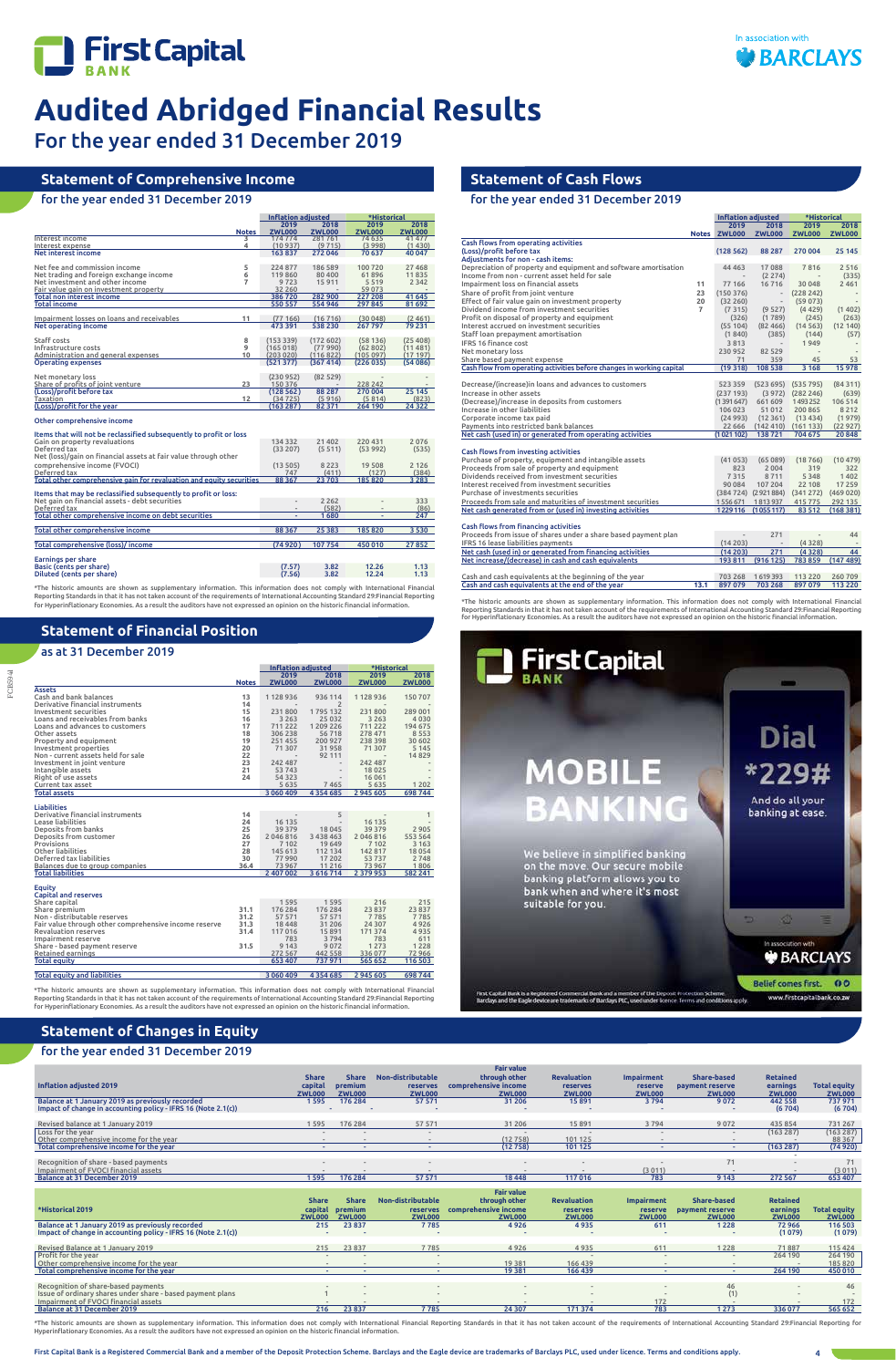For the year ended 31 December 2019

1.1. General information

First Capital Bank Limited ("the Bank") provides retail, corporate and investment banking services in Zimbabwe. The Bank which is incorporated and domiciled in Zimbabwe is a registered commercial bank under the Zimbabwe Banking Act Chapter (24:20). The ultimate parent company is FMBcapital Holdings PLC incorporated in Mauritius. The Bank has a primary listing on the Zimbabwe Stock Exchange.

# 2.1(a) Basis of preparation

The Bank's audited abridged financial results are prepared and presented on the basis that they reflect the information necessary to be a fair summary of the audited annual financial statements from which they are derived. This includes financial results that agree with or can be recalculated from the related information in the audited financial statements and that contain the information necessary so as not to be misleading in the circumstances. The information contained in these financial results does not contain all the disclosures required by International Financial Reporting Standards, the Zimbabwe Companies Act (Chapter 24:03) and the Zimbabwe Banking Act (Chapter 24:20), which are disclosed in the full annual financial statements from which this set of financial results were derived. For a better understanding of the Bank`s financial position, its financial performance and cash flows for the year, these financial results should be read in conjunction with the audited annual financial statements. The full signed annual report can be obtained upon request from the company secretary at the registered office of the Bank

The audited abridged financial results have been prepared on the basis of IAS 29:Financial Reporting for Hyperinflationary Economies.

The Public Accountants and Auditors Board (PAAB) announced that the factors and characteristics of IAS 29 had been met and all financial statements for the period ending from 1 July 2019 should be prepared on IAS 29 basis.

The audited abridged financial results are showing both the inflation adjusted and historical financial information with the inflation adjusted financial information being the primary set. The historical cost financial statements have been provided as supplementary information and as a result the auditors have not expressed an opinion on them.

Following the monetary policy on the 20th of February 2019, Statutory Instrument (S.I) 33 of 2019 was issued<br>effective 22 February 2019 which introduced RTGS Dollar as a currency and specified that all assets and liabiliti which were effectively valued in United Sates dollars(\$) before the effective date shall be converted at 1:1 on and after the effective date.

| The following All items CPI indices were used to prepare the financial statements: |  |  |
|------------------------------------------------------------------------------------|--|--|

| <b>Dates</b>  | <b>All items CPI Indices</b> | <b>Conversion factors</b> |
|---------------|------------------------------|---------------------------|
| December 2019 | 551.6                        |                           |
| December 2018 | 88.8                         | 6.212                     |
| October 2018  | 74.6                         | 7.394                     |

Monetary assets and liabilities are not restated while non-monetary assets and liabilities that are not carried at amounts current at balance sheet date and components of shareholders' equity are restated by the relevant monthly conversion factors. All items in the income statement are restated by applying the relevant monthly, yearly average or year-end conversion factors. The effect of inflation on the net monetary position of the Bank is included in the income statement as a monetary loss adjustment.

# 2.1(b) Functional and presentation currency

The audited abridged financial results are presented in Zimbabwe Dollars (ZWL\$), the functional currency of the Bank, in 2018 they were presented in United States of America Dollars (US\$) which was the legal functional currency of the Bank at that time.

# 2018 financial year assessment

The Bank assessed its functional currency for the year ended 31 December 2018 continuing from the previous assessment done in 2017 using same International Accounting Standard 21(IAS 21) primary and secondary indicators stated above. The Bank concluded that a greater proportion of the interest income and non-funded income was being priced and settled in Real Transfer Gross Settlement (RTGS) dollars and costs being largely determined and settled in RTGS. Net receipts from operations were largely retained in RTGS dollars. A greater proportion of the Bank's assets and deposits are now predominantly denominated in RTGS dollars.

The Bank also considered separation of nostro and RTGs balances, substance over form of RTGS transactions and concluded that the functional currency had changed from United states dollars (USD) to RTGS Dollar (ZWL) from 1 October 2018.

# Statutory Instrument (S.I) 33 of 2019 & IAS 21 requirements

# Non compliance with IAS 21

(S.I.) 33 prescribed that assets and liabilities in United States dollars(\$) on or before 22 February be converted at 1:1 hence the Bank applied this legal requirement when converting balances at year end to comply with local laws<br>and regulations. As a result the Bank could not apply the requirements of IAS 21 described above which requir a market exchange rate to be applied when converting balances into reporting currency or use of first subsequent rate when exchange rate is temporarily lacking resulting in non-compliance with IAS 21.

The non - compliance with IAS 21 in 2018 results in material misstatements of 2019 financial statements as they were significant foreign currency assets and liabilities on the 2018 balance sheet translated at 1:1 and not market rate.

# 2019 financial year assessment

Statutory instrument (S.I) 33 of 2019 introduced RTGS dollar ( "ZWL") as a currency effective 22 February 2019 and subsequently Statutory instrument (S.I) 142 of 2019 promulgated Zimbabwe dollar (ZWL) as a currency replacing the RTGS dollar therefore the Bank adopted the Zimbabwe dollar (ZWL) as the functional and presentation currency effective this date. Assets and liabilities as at 20 February 2019 denominated in United States dollars were converted to ZWL at a rate of 1:1, the rate that was existing at the day of change in currency. The impact of the change in currency was accounted for in the statement of comprehensive income. From January 2019 to 22 February 2019 the United States Dollar (\$) was the functional currency.

# 2.1(c) Adoption of new and revised accounting standards

The accounting policies applied in the audited abridged financial results are consistent with the accounting policies in the most recent financial statements for the year ended 31 December 2018 except for the following:

## i) IFRS 16 - Leases

The Bank has applied IFRS 16 using the modified retrospective approach with effect from 1 January 2019 and therefore the comparative information has not been restated and continues to be reported under IAS 17 and IFRIC 4.

IFRS 16's key requirement is the recognition of right-of-use asset and future payments lease liability where the Bank is a lessee and the lease term is twelve months or more.

### Impact on financial results

On transition to IFRS 16, the Bank recognised ZWL9 465 438 of right of use assets, ZWL10 544 623 of lease liabilities and the difference of ZWL1 079 184 as an adjustment to retained earnings at 1 January 2019. When measuring lease liabilities, the Bank discounted lease payments using an incremental borrowing rate of 8% at 1 January 2019. The discount rate changed during the year to 30%.

# ii) IFRIC 23- Uncertainty over income tax treatments

The Bank adopted IFRIC 23 for the first time in the current year. IFRIC 23 sets out how to determine the accounting tax position when there is uncertainty over income tax treatments.

The Interpretation requires the Bank to:

- Determine whether uncertain tax positions are assessed separately or as a group; and
- Assess whether it is probable that a tax authority will accept an uncertain tax treatment used, or proposed to be used, by an entity in its income tax filings:
- If yes, the Bank should determine its accounting tax position consistently with the tax treatment used or planned to be used in its income tax filings.
- If no, the Bank should reflect the effect of uncertainty in determining its accounting tax position using either the most likely amount or the expected value.

# iii) IFRS 5 - Non - current asset held for sale

The accounting for the investment in Makasa Sun (Private) Limited changed from non - current asset for sale to investment in joint venture. There was no financial impact at the date of change in accounting policy.

### iv) IAS 29 – Hyper-inflationary reporting

The Bank adopted IAS 29 for the current year reporting after the economy was determined to be hyperinflationary - refer to note 2.1(a).

# 2.1(d) Audit opinion and key audit matters

These audited abridged financial results should be read in conjunction with the complete set of financial statements for the year ended 31 December 2019, which have been audited by Deloitte & Touche and an adverse opinion has been issued thereon. The auditors report, which has an adverse opinion in respect of compliance with International Financial Reporting Standard 21 (Effects of Changes in Foreign Exchange Rates), is available for inspection at the Bank's registered address. The auditors report has been made available to management and those charged with the governance of First Capital Bank Limited. The engagement partner responsible for this audit is Tumai Mafunga.





**Inflation adjusted Historical**

|   |                                                            | 2019          | 2018          | 2019          | 2018          |
|---|------------------------------------------------------------|---------------|---------------|---------------|---------------|
| 3 | <b>Interest income</b>                                     | <b>ZWL000</b> | <b>ZWL000</b> | <b>ZWL000</b> | <b>ZWL000</b> |
|   | <b>Bank balances</b>                                       | 2 3 7 8       | 518           | 1702          | 76            |
|   | Loans and receivables from banks and investment securities | 56 455        | 172 327       | 14 5 6 3      | 25 3 68       |
|   | Loans and advances to customers                            | 115 941       | 108 916       | 58 370        | 16 0 33       |
|   | <b>Total interest income</b>                               | 174 774       | 281761        | 74 635        | 41 477        |
| 4 | <b>Interest expense</b>                                    |               |               |               |               |
|   | <b>IFRS16</b> lease interest                               | (3813)        |               | (1949)        |               |
|   | Deposits from banks                                        | (808)         |               | (419)         |               |
|   | Customer deposits                                          | (6316)        | (9715)        | (1630)        | (1430)        |
|   | <b>Total interest expense</b>                              | (10937)       | (9715)        | (3998)        | (1430)        |
| 5 | Net fee and commission income                              |               |               |               |               |
|   | Fee and commission income                                  |               |               |               |               |
|   | Account activity fees/ledger fees                          | 71046         | 49 5 63       | 26949         | 7 2 9 6       |
|   | Insurance commission received                              | 929           | 2794          | 330           | 411           |
|   | Commission received                                        | 83 697        | 94 2 54       | 38 040        | 13875         |
|   | Guarantees                                                 | 2 3 0 9       | 5670          | 6882          | 835           |
|   | Card based transaction fees                                | 7308          | 18352         | 641           | 2702          |
|   | Cash withdrawal fees                                       | 61 610        | 19 3 61       | 28 4 94       | 2850          |
|   | <b>Fee and commission income</b>                           | 226899        | 189 993       | 101 336       | 27969         |
|   |                                                            |               |               |               |               |
|   | Fee and commission expense                                 |               |               |               |               |
|   | Guarantee commissions                                      | (2022)        | (2377)        | (616)         | (350)         |
|   | Other fees and commissions                                 |               | (1027)        |               | (151)         |
|   | Fee and commission expense                                 | (2022)        | (3, 404)      | (616)         | (501)         |
|   | Net fee and commission income                              | 224 877       | 186 589       | 100 720       | 27 4 68       |

Net fee and commission income above excludes amounts included in determining the effective interest rate on financial assets measured at amortised cost.

|                |                                                               |                          | <b>Inflation adjusted</b> | <b>Historical</b>        |                |
|----------------|---------------------------------------------------------------|--------------------------|---------------------------|--------------------------|----------------|
|                |                                                               | 2019                     | 2018                      | 2019                     | 2018           |
| 6              | Net trading and foreign exchange income                       | <b>ZWL000</b>            | <b>ZWL000</b>             | <b>ZWL000</b>            | <b>ZWL000</b>  |
|                | Net foreign exchange revaluation loss                         | (59 297)                 |                           | (18071)                  |                |
|                | Net foreign exchange trading income                           | 179 157                  | 74 475                    | 79 967                   | 10963          |
|                | Trading income - financial instruments                        |                          | 5925                      |                          | 872            |
|                | <b>Net trading income</b>                                     | 119 860                  | 80 400                    | 61896                    | 11835          |
|                |                                                               |                          |                           |                          |                |
| $\overline{7}$ | Net investment and other income                               |                          |                           |                          |                |
|                | Dividend income                                               | 7315                     | 9527                      | 4429                     | 1402           |
|                | Gain on disposal of property and equipment                    | 326                      | 1789                      | 245                      | 263            |
|                | Rental income                                                 | 1451                     | 2 3 2 1                   | 471                      | 342            |
|                | Income from non - current asset held for sale                 | $\overline{\phantom{a}}$ | 2 2 7 4                   | $\overline{\phantom{a}}$ | 335            |
|                | Sundry income                                                 | 631                      |                           | 374                      |                |
|                | Total                                                         | 9723                     | 15911                     | 5519                     | 2 3 4 2        |
|                |                                                               |                          |                           |                          |                |
| 8              | <b>Staff costs</b>                                            |                          |                           |                          |                |
|                | Salaries and allowances                                       | (119186)                 | (151146)                  | (44762)                  | (22 249)       |
|                | Social security costs                                         | (668)                    | (1399)                    | (194)                    | (206)          |
|                | Pension costs: defined contribution plans                     | (8918)                   | (14657)                   | (2612)                   | (2158)         |
|                | <b>Retrenchment costs</b>                                     | (19695)                  |                           | (9059)                   |                |
|                | Directors` remuneration - for services as management          | (4801)                   | (5041)                    | (1464)                   | (742)          |
|                | Share based payments                                          | (71)                     | (359)                     | (45)                     | (53)           |
|                | <b>Total staff cost</b>                                       | (153339)                 | (172602)                  | (58136)                  | (25 408)       |
|                |                                                               |                          |                           |                          |                |
|                | Average number of employees during the period:                | 676                      | 702                       | 676                      | 702            |
|                |                                                               |                          |                           |                          |                |
| 9              | <b>Infrastructure costs</b>                                   |                          |                           |                          |                |
|                | Repairs and maintenance                                       | (9, 293)                 | (12319)                   | (3684)                   | (1813)         |
|                | Heating, lighting, cleaning and rates                         | (8208)                   | (14091)                   | (4322)                   | (2075)         |
|                | Security costs                                                | (7104)                   | (7793)                    | (2800)                   | (1147)         |
|                | Depreciation of property and equipment and right of use asset | (39681)                  | (17088)                   | (5565)                   | (2516)         |
|                | Software amortisation                                         | (4782)                   |                           | (2251)                   |                |
|                | Operating lease - other costs                                 | (1462)                   | (14916)                   | (441)                    | (2196)         |
|                | Migration costs - technology                                  | (54650)                  | (11783)                   | (21948)                  | (1734)         |
|                | Connectivity, software and licences                           | (39838)                  | $\sim$                    | (21791)                  | $\overline{a}$ |
|                | <b>Total infrastructure costs</b>                             | (165018)                 | (77990)                   | (62802)                  | (11481)        |
|                |                                                               |                          |                           |                          |                |
| 10             | Administrative and general expenses                           |                          |                           |                          |                |
|                | Auditors' remuneration:                                       |                          |                           |                          |                |
|                | Audit related services                                        | (1949)                   | (1767)                    | (1990)                   | (260)          |
|                | <b>Review services</b>                                        | (1765)                   | (157)                     | (538)                    | (23)           |
|                | <b>Total auditors' remuneration</b>                           | (3714)                   | (1924)                    | (2528)                   | (283)          |
|                |                                                               |                          |                           |                          |                |
|                | Consultancy, legal and professional fees                      | (3805)                   | (5344)                    | (1653)                   | (787)          |
|                | Subscription, publications and stationery                     | (10209)                  | (14982)                   | (4159)                   | (2 205)        |
|                | Marketing, advertising and sponsorship                        | (9331)                   | (3 537)                   | (4722)                   | (521)          |
|                | Travel and accommodation                                      | (16822)                  | (6680)                    | (8155)                   | (983)          |
|                | Entertainment                                                 | (108)                    | (449)                     | (68)                     | (66)           |
|                | Cash transportation                                           | (15779)                  | (8584)                    | (8155)                   | (1264)         |
|                | Directors fees                                                | (339)                    | (1662)                    | (121)                    | (245)          |

Insurance costs (10 067) (15 164) (4 862) (2 232)

| Telex, telephones and communication       | (19570)   | (17538)   | (8881)   | (2, 582) |
|-------------------------------------------|-----------|-----------|----------|----------|
| Group recharges                           | (76259)   | (16924)   | (37146)  | (2, 491) |
| Card operating expenses                   | (12, 419) | (5078)    | (6816)   | (748)    |
| Other administrative and general expenses | (18663)   | (5476)    | (16052)  | (805)    |
| Migration cost branding & other           | (5935)    | (13, 480) | (1779)   | (1985)   |
| Total administrative and general expenses | (203 020) | (116822)  | (105097) | (17197)  |

# 11 Impairment losses on loans and advances by stage

## Stage 1

| Total                                          | (71343) | (17090)         | (27624) | (2516)          |
|------------------------------------------------|---------|-----------------|---------|-----------------|
| Other assets including RBZ NOP receivable      | (15005) | $\qquad \qquad$ | (9644)  | $\qquad \qquad$ |
| Investment securities - treasury bills & bonds | (567)   | 2 1 0 6         | (173)   | 310             |
| Balances with banks - local & nostro           | (1685)  | (231)           | (512)   | (34)            |
| Loans and advances to customers                | (54086) | (18965)         | (17295) | (2792)          |

### Stage 2

| Loans and advances to customers |        | 2065 | (1022) | 304 |
|---------------------------------|--------|------|--------|-----|
| <b>Total</b>                    | (3353) | 2065 | (1022) | 304 |

# Stage 3

| Loans and advances to customers<br>Other assets         | (2083)<br>(933) | (2, 412)<br>$\qquad \qquad \blacksquare$ | (635)<br>(933) | (355)    |
|---------------------------------------------------------|-----------------|------------------------------------------|----------------|----------|
| Total                                                   | (3016)          | (2412)                                   | (1568)         | (355)    |
|                                                         |                 |                                          |                |          |
| Total impairment raised during the period               | (77712)         | (17437)                                  | (30215)        | (2, 567) |
| Recoveries of loans and advances previously written off | 546             | 721                                      | 166            | 106      |
| Statement of comprehensive income charge                | (77 166)        | (16716)                                  | (30048)        | (2461)   |

# **Notes to the Annual Financial Statements**

for the year ended 31 December 2019

# General information and statement of compliance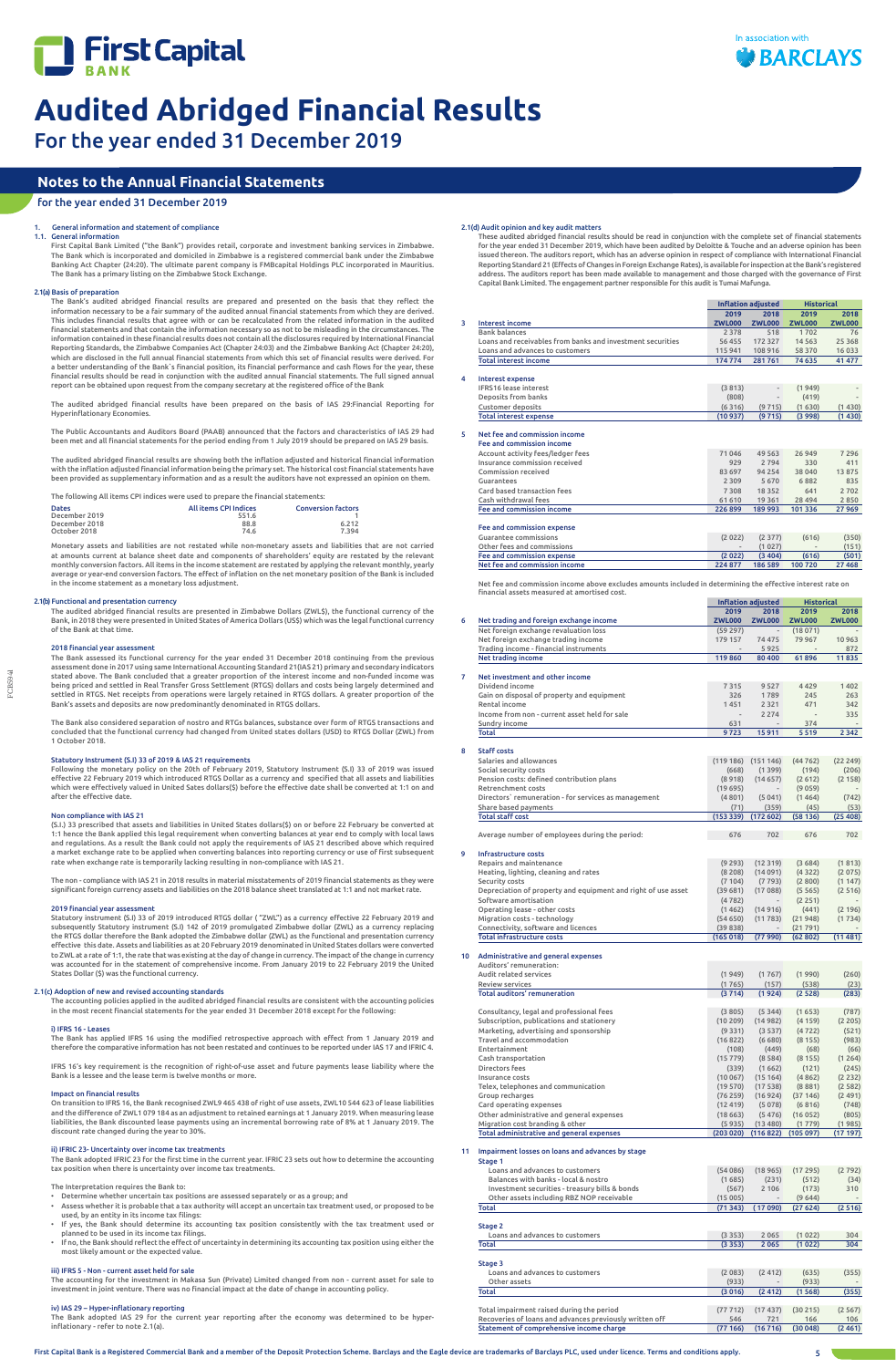



For the year ended 31 December 2019

FCB5941

# **Notes to the Annual Financial Statements**

# for the year ended 31 December 2019

The Bank uses cross-currency swaps to manage the foreign currency risks arising from asset and deposit balances held<br>which are denominated in foreign currencies. Forward exchange contracts are for trading and foreign curre management purposes.

|                 |                                                           | <b>Inflation adjusted</b> |               | <b>Historical</b>              |                |
|-----------------|-----------------------------------------------------------|---------------------------|---------------|--------------------------------|----------------|
|                 |                                                           | 2019                      | 2018          | 2019                           | 2018           |
| 12              | <b>Taxation</b>                                           | <b>ZWL000</b>             | <b>ZWL000</b> | <b>ZWL000</b>                  | <b>ZWL000</b>  |
|                 | 12.1 Income tax recognised in profit or loss              |                           |               |                                |                |
|                 | Current tax                                               |                           |               |                                |                |
|                 | Normal tax - current year                                 | (26822)                   | (9606)        | (9000)                         | (1414)         |
|                 | <b>Total current tax</b>                                  | (26822)                   | (9606)        | (9000)                         | (1414)         |
|                 |                                                           |                           |               |                                |                |
|                 | Deferred tax                                              |                           |               |                                |                |
|                 | Deferred tax expense recognised in the current year       | (7902)                    | 3690          | 3 1 8 7                        | 591            |
|                 | Deferred tax expense from changes in tax rates            | (1)                       |               | (1)                            |                |
|                 | <b>Total deferred tax</b>                                 | (7903)                    | 3690          | 3 1 8 6                        | 591            |
|                 |                                                           |                           |               |                                |                |
|                 | Total income tax charge recognised in the current year    | (34725)                   | (5916)        | (5814)                         | (823)          |
| 13 <sub>1</sub> | <b>Cash and bank balances</b>                             |                           |               |                                |                |
|                 | Balances with central bank                                | 94 107                    | 409 347       | 94 107                         | 65 901         |
|                 | Statutory reserve balance with central bank               | 41 5 5 4                  | 150 169       | 41554                          | 24 17 6        |
|                 | Money market assets                                       | $\overline{\phantom{a}}$  | 124 271       | $\overline{\phantom{a}}$       | 20 007         |
|                 | Cash on hand - foreign currency                           | 170 357                   | 111 260       | 170 357                        | 17918          |
|                 | Cash on hand - local currency                             | 2061                      | 26 271        | 2061                           | 4 2 2 4        |
|                 | Balances due from group companies                         | 934                       | 11            | 934                            | $\overline{2}$ |
|                 | Balances with banks abroad                                | 820 583                   | 114 996       | 820 583                        | 18513          |
|                 | Cash and bank balances                                    | 1 1 2 5 5 9 6             |               | 936 326 1 129 596              | 150741         |
|                 | <b>Expected credit losses</b>                             | (660)                     | (211)         | (660)                          | (34)           |
|                 | Net cash and bank balances                                | 1128936                   |               | 936 114 1 128 936              | 150 707        |
|                 |                                                           |                           |               |                                |                |
|                 | 13.1 Cash & cash equivalents                              |                           |               |                                |                |
|                 | Cash & bank balances before impairment                    | 1 129 596                 |               | 936 326 1 129 596              | 150741         |
|                 | Restricted balances with central bank                     | (23797)                   | (45646)       | (23797)                        | (7349)         |
|                 | Statutory reserve                                         |                           |               | $(41554)$ $(150170)$ $(41554)$ | (24176)        |
|                 | Restricted balances with banks abroad                     | (131050)                  |               | $(23 251)$ $(131 050)$         | (3744)         |
|                 | Clearing balances with banks                              | 3 2 6 3                   | 4054          | 3 2 6 3                        | 653            |
|                 | Bank balances due to group companies                      | (934)                     |               | (934)                          |                |
|                 | Balances due to other banks                               | (38, 445)                 | (18045)       | (38445)                        | (2905)         |
|                 | Total cash and cash equivalents - statement of cash flows | 897 079                   | 703 268       | 897079                         | 113 220        |

# 14 Derivative financial instruments

# Carrying amount

The fair value of the derivative financial instruments represents the present value of the positive or negative cash flows, which would have occurred if the rights and obligations arising from that instrument were closed out in an orderly market place transaction at year end.

# Contract amount

The gross notional amount is the sum of the absolute value of all bought and sold contracts. The amount cannot be used to assess the market risk associated with the position and should be used only as a means of assessing the Bank's participation in derivative contracts.

|                                              |               | Inflation adjusted | <b>Historical</b>        |                              |
|----------------------------------------------|---------------|--------------------|--------------------------|------------------------------|
|                                              | 2019          | 2018               | 2019                     | 2018                         |
| <b>Foreign exchange derivatives - assets</b> | <b>ZWL000</b> | <b>ZWL000</b>      | ZWL000                   | <b>ZWL000</b>                |
| Foreign exchange spot trades                 |               |                    |                          |                              |
| Notional contract amount                     | 7 2 4 6       | 4628               | 7246                     | 745                          |
| Carrying amount                              | $\,$ $\,$     |                    | $\overline{\phantom{a}}$ | $\qquad \qquad \blacksquare$ |
| Foreign exchange derivatives                 | 7 2 4 6       | 4630               | 7 2 4 6                  | 745                          |

Foreign exchange derivatives - liabilities

| Forward foreign exchange     |   |  |  |
|------------------------------|---|--|--|
| Notional contract amount     | - |  |  |
| Carrying amount              | - |  |  |
| Foreign exchange derivatives | ۰ |  |  |
|                              |   |  |  |

| <b>Investment securities</b> |
|------------------------------|
|                              |

| Treasury bills                 | 205 613   | 1755784  | 205 613  | 282 666 |
|--------------------------------|-----------|----------|----------|---------|
| Equity securities              | 26 187    | 39 348   | 26 187   | 6335    |
| Balance at the end of the year | 231800    | 1795132  | 231 800  | 289 001 |
|                                |           |          |          |         |
| Balance at beginning of year   | 1795132   | 32 517   | 289 001  | 5 2 3 5 |
| Additions                      | 384724    | 1677338  | 341 272  | 270 038 |
| Maturities                     | (1939225) | (2880)   | (421382) | (464)   |
| <b>Accrued interest</b>        | 4674      | 72879    | 4674     | 11733   |
| Changes in fair value          | (13505)   | 15 278   | 18 2 3 5 | 2459    |
| Balance at the end of the year | 231800    | 1795 132 | 231 800  | 289 001 |
|                                |           |          |          |         |

Treasury bills and bonds classified as investment securities are held to collect contractual cash flows and sell if the need arises. They are measured at fair value.

Expected credit losses are accounted for through impairment reserve in equity. A total of ZWL782 468 was recognised in the reserve as at 31 December 2019.

Equity securities are designated as fair value through other comprehensive income and measured at fair value.

|    |                                             |                          | Inflation adjusted |                 | <b>Historical</b> |
|----|---------------------------------------------|--------------------------|--------------------|-----------------|-------------------|
|    |                                             | 2019                     | 2018               | 2019            | 2018              |
| 16 | Loans and receivables from banks            | <b>ZWL000</b>            | <b>ZWL000</b>      | <b>ZWL000</b>   | <b>ZWL000</b>     |
|    | <b>Treasury Bills</b>                       | $\overline{\phantom{a}}$ | 21 0 21            | $\qquad \qquad$ | 3 3 8 4           |
|    | Clearance balances with other banks         | 3 2 6 3                  | 4054               | 3 2 6 3         | 653               |
|    | Total carrying amount of loans and advances | 3 2 6 3                  | 25 0 75            | 3 2 6 3         | 4037              |
|    | Less: Impairment provision                  |                          | (44)               | ٠               | (7)               |
|    | Net Loans and receivables from banks        | 3 2 6 3                  | 25 0 32            | 3 2 6 3         | 4030              |

Treasury bills held for investment purpose are classified as financial assets at amortised cost. These financial assets are held to earn interest income over their tenor and to collect contractual cash flows.

|                                               |                |                            | Corporate<br>and             |               |
|-----------------------------------------------|----------------|----------------------------|------------------------------|---------------|
|                                               | <b>Retail</b>  | <b>Business Investment</b> |                              |               |
|                                               | <b>Banking</b> | <b>Banking</b>             | <b>Banking</b>               | <b>Total</b>  |
| 17<br>Loans and advances to customers         | <b>ZWL000</b>  | <b>ZWL000</b>              | <b>ZWL000</b>                | <b>ZWL000</b> |
| <b>Historical and inflation adjusted 2019</b> |                |                            |                              |               |
| Personal and term loans                       | 78 374         | 38811                      | 493 267                      | 610452        |
| Mortgage loans                                | 21980          | $\overline{\phantom{m}}$   | $\overline{\phantom{0}}$     | 21980         |
| Overdrafts                                    | 1579           | 42738                      | 59829                        | 104 146       |
| Gross loans and advances to customers         | 101933         | 81 549                     | 553096                       | 736 578       |
| Less: allowance for impairment                |                |                            |                              |               |
| Stage1                                        | (3092)         | (1899)                     | (17020)                      | (22011)       |
| Stage2                                        | (1069)         | (332)                      | (164)                        | (1565)        |
| Stage3                                        | (1475)         | (305)                      | $\qquad \qquad \blacksquare$ | (1780)        |
| Allowance for impairment                      | (5637)         | (2535)                     | (17184)                      | (25356)       |
| Net loans and advances to customers           | 96 296         | 79 014                     | 535 912                      | 711 222       |

|    |                                                          |                |                          | Corporate<br>and                  |               |
|----|----------------------------------------------------------|----------------|--------------------------|-----------------------------------|---------------|
|    |                                                          |                |                          | <b>Retail Business Investment</b> |               |
|    |                                                          | <b>Banking</b> | <b>Banking</b>           | <b>Banking</b>                    | <b>Total</b>  |
|    | Inflation adjusted 2018                                  | <b>ZWL000</b>  | <b>ZWL000</b>            | <b>ZWL000</b>                     | <b>ZWL000</b> |
|    | Personal and term loans                                  | 253736         | 295 408                  | 423 936                           | 973 080       |
|    | Mortgage loans                                           | 52 166         |                          |                                   | 52 166        |
|    | Overdrafts                                               | 1757           | 20722                    | 204 109                           | 226 588       |
|    | Interest in suspense                                     |                | (2329)                   |                                   | (2329)        |
|    | Gross loans and advances to customers                    | 307 659        | 313 801                  | 628 045                           | 1 249 505     |
|    |                                                          |                |                          |                                   |               |
|    | Less: allowance for impairment                           |                |                          |                                   |               |
|    | Stage 1                                                  | (3769)         | (8841)                   | (16683)                           | (29 293)      |
|    | Stage 2                                                  | (154)          | (47)                     | (3173)                            | (3374)        |
|    | Stage 3                                                  | (2998)         | (4615)                   |                                   | (7613)        |
|    | Allowance for impairment                                 | (6921)         | (13502)                  | (19856)                           | (40 279)      |
|    |                                                          |                |                          |                                   |               |
|    | Net loans and advances                                   | 300738         | 300 298                  | 608 190                           | 1 209 226     |
|    |                                                          |                |                          |                                   |               |
|    |                                                          |                |                          | Corporate                         |               |
|    |                                                          |                |                          | and                               |               |
|    |                                                          | Retail         |                          | <b>Business Investment</b>        |               |
|    |                                                          | <b>Banking</b> | <b>Banking</b>           | <b>Banking</b>                    | <b>Total</b>  |
|    | <b>Historical 2018</b>                                   | <b>ZWL000</b>  | <b>ZWL000</b>            | <b>ZWL000</b>                     | <b>ZWL000</b> |
|    | Personal and term loans                                  | 40 8 50        | 47558                    | 68 250                            | 156 658       |
|    | Mortgage loans                                           | 8398           |                          |                                   | 8398          |
|    | Overdrafts                                               | 283            | 3 3 3 6                  | 32 860                            | 36 479        |
|    | Interest in suspense                                     |                | (375)                    |                                   | (375)         |
|    | Gross loans and advances to customers                    | 49 531         | 50 519                   | 101 110                           | 201 160       |
|    |                                                          |                |                          |                                   |               |
|    | Less: allowance for impairment                           |                | (1423)                   |                                   | (4716)        |
|    | Stage 1<br>Stage 2                                       | (607)<br>(25)  | (7)                      | (2686)<br>(511)                   | (543)         |
|    | Stage 3                                                  | (483)          | (743)                    |                                   | (1226)        |
|    | <b>Allowance for impairment</b>                          | (1115)         | (2173)                   | (3 197)                           | (6485)        |
|    |                                                          |                |                          |                                   |               |
|    | Net loans and advances                                   | 48 4 16        | 48 3 46                  | 97913                             | 194 675       |
|    |                                                          |                |                          |                                   |               |
|    |                                                          |                | Inflation adjusted       | <b>Historical</b>                 |               |
|    |                                                          | 2019           | 2018                     | 2019                              | 2018          |
| 18 | Other assets                                             | <b>ZWL000</b>  | <b>ZWL000</b>            | <b>ZWL000</b>                     | <b>ZWL000</b> |
|    | Prepayments and stationery                               | 19824          | 20 589                   | 11 2 8 9                          | 2867          |
|    | Card security deposit and settlement balances            | 38 580         | 13 967                   | 38 5 80                           | 2 2 4 9       |
|    | Other receivables                                        | 6010           | 4679                     | 6010                              | 754           |
|    | RBZ receivable - NOP support*                            | 207 819        | $\overline{a}$           | 207819                            |               |
|    | RBZ other legacy debts                                   | 13 4 19        | $\overline{\phantom{a}}$ | 13419                             |               |
|    | Income receivable from non - current asset held for sale |                | 2079                     |                                   | 335           |
|    | Staff loans market interest rate adjustment              | 31 057         | 15 404                   | 11825                             | 2 3 4 8       |
|    | Total before impairment allowance                        | 316708         | 56718                    | 288 942                           | 8553          |
|    | Less: Expected credit loss                               | (10471)        | $\sim$                   | (10471)                           |               |
|    | <b>Total other assets</b>                                | 306 238        | 56718                    | 278 471                           | 8553          |
|    |                                                          |                |                          |                                   |               |
|    | Current                                                  | 168 529        | 45 218                   | 140762                            | 6702          |
|    | Non - current                                            | 137709         | 11 499                   | 137 709                           | 1851          |
|    | <b>Total</b>                                             | 306 238        | 56718                    | 278 471                           | 8553          |

\* The receivable relates to the foreign currency commitment by the central bank to provide cash flows to cover USD15.7 million net open position which arose after separation of RTGS and foreign currency balances. Refer to note 40.3 for the valuation assumptions. The receivable is estimated to be fully recovered over a period of 5.5 years.

|                                          |                 |               |                               | <b>Furniture</b>         |              | <b>Assets</b>                 |               |
|------------------------------------------|-----------------|---------------|-------------------------------|--------------------------|--------------|-------------------------------|---------------|
|                                          | <b>Land and</b> |               |                               | and                      | <b>Motor</b> | under                         |               |
| 19<br><b>Property and equipment</b>      |                 |               | buildings Computers Equipment |                          |              | fittings vehicles development | <b>Total</b>  |
| <b>Inflation adjusted 2019</b>           | <b>ZWL000</b>   | <b>ZWL000</b> | ZWL000 ZWL000 ZWL000          |                          |              | <b>ZWL000</b>                 | <b>ZWL000</b> |
| Balance at beginning of year             | 103 827         | 15 4 30       | 5842                          | 4 1 9 0                  | 17487        | 54 151                        | 200 927       |
| <b>Additions</b>                         |                 | 3892          | 1 1 6 8                       | 521                      | 347          |                               | 5928          |
| Revaluation                              | 134 332         |               |                               |                          |              |                               | 134 332       |
| <b>Disposals</b>                         |                 |               |                               | $\overline{\phantom{m}}$ | (497)        | $\overline{\phantom{m}}$      | (497)         |
| Transfers to intangible assets (Note 23) |                 |               |                               | $\overline{\phantom{m}}$ |              | (54151)                       | (54151)       |
| Transfers to investment properties       | (7089)          |               |                               |                          |              |                               | (7089)        |
| Depreciation charge                      | (2471)          | (10429)       | (4829)                        | (2613)                   | (7653)       |                               | (27995)       |
| Carrying amount at end of the year       | 228 599         | 8893          | 2 1 8 1                       | 2098                     | 9684         | ٠                             | 251 455       |
|                                          |                 |               |                               |                          |              |                               |               |
| Cost or valuation                        | 228 599         | 55 700        | 25 198                        | 13 5 33                  | 38 056       |                               | 361086        |
| Accumulated depreciation and impairment  |                 | (46807)       | (23017)                       | (11435)                  | (28372)      |                               | (109632)      |
| Carrying amount at end of the year       | 228 599         | 8893          | 2 1 8 1                       | 2098                     | 9684         | ٠                             | 251 455       |
|                                          |                 |               |                               |                          |              |                               |               |
| <b>Inflation adjusted 2018</b>           |                 |               |                               |                          |              |                               |               |
| Balance at beginning of year             | 83 037          | 15873         | 5 4 9 8                       | 4725                     | 18 6 48      | ÷.                            | 127 781       |
| Additions                                |                 | 2 4 6 0       | 1817                          | 137                      | 810          | 54 151                        | 59 9 63       |
| Revaluation                              | 21 4 0 2        |               |                               |                          |              |                               | 21 40 2       |
| Depreciation charge                      | (612)           | (2903)        | (1473)                        | (672)                    | (1971)       |                               | (7630)        |
| Carrying amount at end of year           | 103827          | 15 430        | 5842                          | 4 1 9 0                  | 17487        | 54 151                        | 200 927       |
|                                          |                 |               |                               |                          |              |                               |               |
| Cost or valuation                        | 103 827         | 51809         | 24 0 30                       | 13 0 12                  | 38 20 6      | 54 151                        | 285 035       |
| Accumulated depreciation and impairment  |                 | (36379)       | (18188)                       | (8822)                   | (20 719)     |                               | (84108)       |
| Carrying amount at end of year           | 103 827         | 15 430        | 5842                          | 4 1 9 0                  | 17487        | 54 151                        | 200 927       |
|                                          |                 |               |                               |                          |              |                               |               |
|                                          |                 |               |                               | <b>Furniture</b>         |              | <b>Assets</b>                 |               |
|                                          | <b>Land and</b> |               |                               | and                      | <b>Motor</b> | under                         |               |

|                                         |                          |                          |               | <b>Furniture</b>         |               | <b>Assets</b>            |               |
|-----------------------------------------|--------------------------|--------------------------|---------------|--------------------------|---------------|--------------------------|---------------|
|                                         | <b>Land and</b>          |                          |               | and                      | <b>Motor</b>  | under                    |               |
|                                         | <b>buildings</b>         | <b>Computers</b>         | Equipment     | <b>fittings</b>          |               | vehicles development     | <b>Total</b>  |
| <b>Historical 2019</b>                  | <b>ZWL000</b>            | <b>ZWL000</b>            | <b>ZWL000</b> | <b>ZWL000</b>            | <b>ZWL000</b> | <b>ZWL000</b>            | <b>ZWL000</b> |
| Balance at beginning of year            | 16715                    | 2 3 8 7                  | 1001          | 622                      | 2555          | 7322                     | 30 602        |
| Additions                               | ۰                        | 3874                     | 1 1 3 6       | 504                      | 298           | $\overline{\phantom{a}}$ | 5812          |
| Revaluation                             | 220 431                  | $\qquad \qquad$          | $\frac{1}{2}$ | $\blacksquare$           |               | $\overline{\phantom{a}}$ | 220 431       |
| <b>Disposals</b>                        | $\overline{\phantom{a}}$ | $\qquad \qquad$          | $\frac{1}{2}$ | $\overline{\phantom{m}}$ | (351)         | $\overline{\phantom{a}}$ | (351)         |
| Transfers to intangible assets          | ۰                        | $\qquad \qquad$          | $\frac{1}{2}$ | $\frac{1}{2}$            |               | (7322)                   | (7322)        |
| Transfers to investment properties      | (7089)                   | $\qquad \qquad$          | $\frac{1}{2}$ | $\frac{1}{2}$            | -             | $\overline{\phantom{a}}$ | (7089)        |
| Depreciation charge on disposals        | ٠                        | $\overline{\phantom{a}}$ |               | $\frac{1}{2}$            | 276           | $\frac{1}{2}$            | 276           |
| Depreciation charge                     | (1458)                   | (1032)                   | (310)         | (264)                    | (897)         | $\overline{\phantom{a}}$ | (3961)        |
| Carrying amount at end of the year      | 228 599                  | 5 2 2 9                  | 1827          | 862                      | 1881          | ٠                        | 238 398       |
|                                         |                          |                          |               |                          |               |                          |               |
| Cost or valuation                       | 228 599                  | 10961                    | 4410          | 2 2 6 7                  | 5 1 2 9       | $\frac{1}{2}$            | 251 366       |
| Accumulated depreciation and impairment | ٠                        | (5732)                   | (2583)        | (1405)                   | (3248)        | $\overline{\phantom{a}}$ | (12968)       |
| Carrying amount at end of the year      | 228 599                  | 5 2 2 9                  | 1827          | 862                      | 1881          | ٠                        | 238 398       |

|                                         |                  |                  |                              | <b>Furniture</b> |               | <b>Assets</b>                |               |
|-----------------------------------------|------------------|------------------|------------------------------|------------------|---------------|------------------------------|---------------|
|                                         | <b>Land and</b>  |                  |                              | and              | <b>Motor</b>  | under                        |               |
|                                         | <b>buildings</b> | <b>Computers</b> | Equipment                    | <b>fittings</b>  |               | vehicles development         | <b>Total</b>  |
| <b>Historical 2018</b>                  | <b>ZWL000</b>    | <b>ZWL000</b>    | <b>ZWL000</b>                | <b>ZWL000</b>    | <b>ZWL000</b> | <b>ZWL000</b>                | <b>ZWL000</b> |
| Balance at beginning of year            | 14927            | 1925             | 330                          | 737              | 2702          | $\overline{\phantom{a}}$     | 20 621        |
| Additions                               | -                | 1404             | 839                          | 136              | 778           | 7322                         | 10 479        |
| Revaluation                             | 2076             | $\qquad \qquad$  | $\qquad \qquad \blacksquare$ | $\qquad \qquad$  |               | $\qquad \qquad \blacksquare$ | 2076          |
| <b>Disposals</b>                        |                  | (46)             | (7)                          | (18)             | (707)         | $\overline{\phantom{a}}$     | (778)         |
| Depreciation charge on disposals        |                  | 45               |                              | 10               | 658           | $\frac{1}{2}$                | 720           |
| Depreciation charge                     | (288)            | (941)            | (168)                        | (243)            | (876)         | $\qquad \qquad \blacksquare$ | (2516)        |
| Carrying amount at end of the year      | 16715            | 2 3 8 7          | 1 0 0 1                      | 622              | 2 5 5 5       | 7322                         | 30 602        |
|                                         |                  |                  |                              |                  |               |                              |               |
| Cost or valuation                       | 16715            | 7064             | 3 2 9 6                      | 1763             | 5 1 8 3       | 7 3 2 2                      | 41 343        |
| Accumulated depreciation and impairment |                  | (4677)           | (2295)                       | (1141)           | (2628)        | $\overline{\phantom{a}}$     | (10741)       |
| Carrying amount at end of year          | 16715            | 2 3 8 7          | 1 0 0 1                      | 622              | 2 5 5 5       | 7322                         | 30 602        |

Property and equipment was subjected to impairment testing by way of internal evaluation of obsolescence of equipment. Revaluation takes place after every three years. Land and buildings were revalued at 31 December 2019 by an independent valuer. If land and buildings were stated on the historical cost basis, the carrying amount would be ZWL80 590 806 (2018: ZWL83 036 789). No items of property and equipment were pledged as collateral as at 31 December 2019.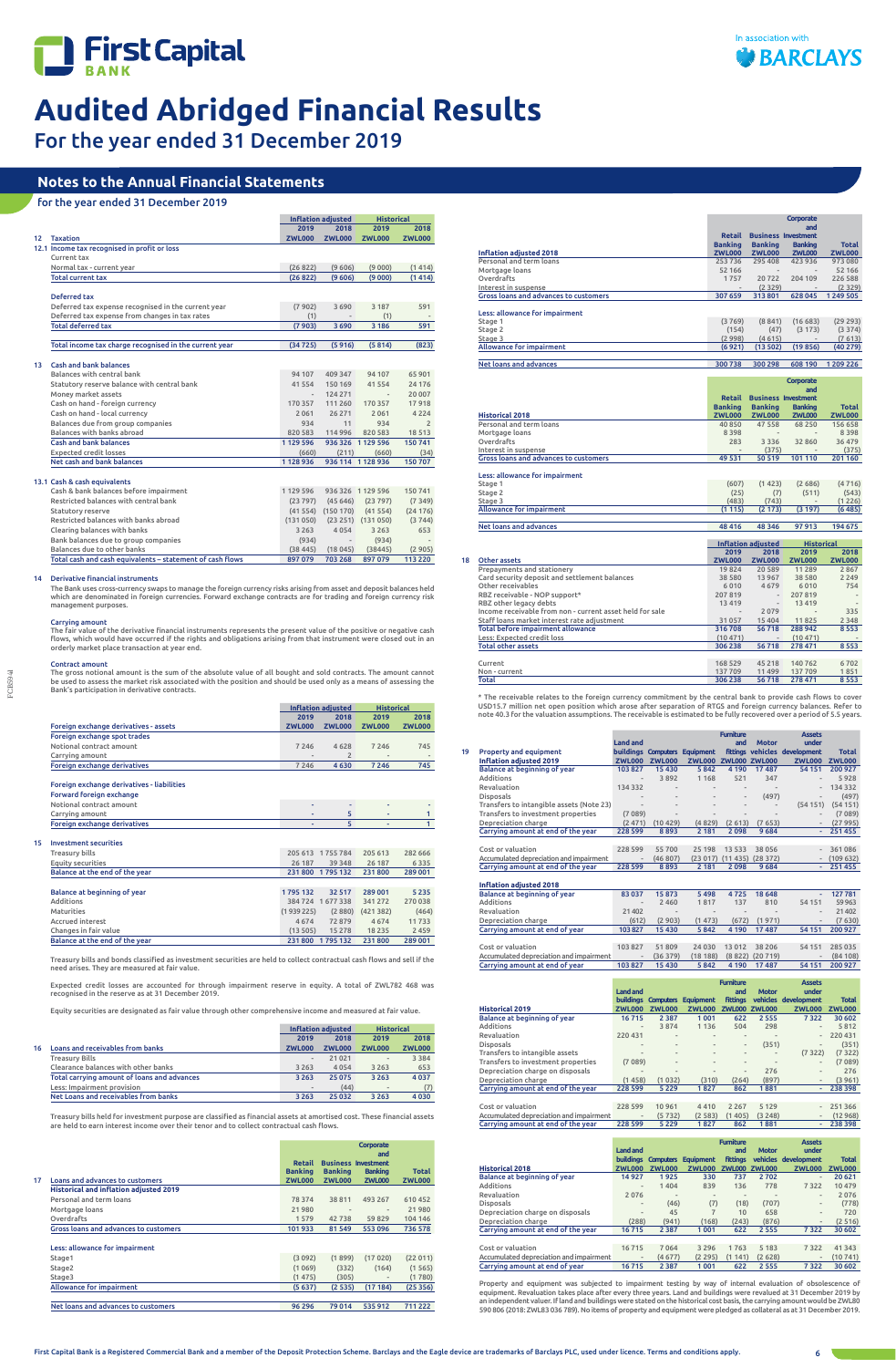



For the year ended 31 December 2019

FCB5941

# **Notes to the Annual Financial Statements**

# for the year ended 31 December 2019

|    |                                                  | <b>Inflation adjusted</b> |               | <b>Historical</b> |               |
|----|--------------------------------------------------|---------------------------|---------------|-------------------|---------------|
|    |                                                  | 2019                      | 2018          | 2019              | 2018          |
| 20 | Investment properties                            | <b>ZWL000</b>             | <b>ZWL000</b> | <b>ZWL000</b>     | <b>ZWL000</b> |
|    | Balance at beginning of the year                 | 31958                     | 31958         | 5 1 4 5           | 5 1 4 5       |
|    | Transfers from property and equipment            | 7089                      | -             | 7089              |               |
|    | Changes in fair value                            | 32 260                    |               | 59 073            |               |
|    | Balance at the end of the year                   | 71 307                    | 31958         | 71 307            | 5 1 4 5       |
|    |                                                  |                           |               |                   |               |
|    | Rental income derived from investment properties | 1451                      | 2424          | 471               | 342           |

Investment property comprises commercial properties that are leased to third parties. No contingent rents are charged. The property was fair valued in 2019 with ZWL32 260 000 fair value movement ( 2018: Nil). Total cost incurred in the year is ZW167 920.

The fair value of investment property was determined by external, independent property valuers, having the appropriate recognised professional qualifications and recent experience in the location and category of the property being valued. The independent valuers provide the fair value of the Bank`s investment property portfolio annually.

The fair value measurement of the investment property has been categorised as Level 3 in the fair value hierarchy (Note 40) based on the inputs to the valuation technique used.

|    |                                         | <b>Inflation adiusted</b> |                          | <b>Historical</b> |                          |
|----|-----------------------------------------|---------------------------|--------------------------|-------------------|--------------------------|
|    |                                         | 2019                      | 2018                     | 2019              | 2018                     |
| 21 | Intangible assets                       | <b>ZWL000</b>             | <b>ZWL000</b>            | <b>ZWL000</b>     | <b>ZWL000</b>            |
|    | Balance at beginning of year            |                           |                          |                   |                          |
|    | Transfers from property and equipment   | 23 401                    |                          | 7322              |                          |
|    | Additions                               | 35 124                    |                          | 12954             | $\overline{\phantom{a}}$ |
|    | Amortisation                            | (4782)                    |                          | (2251)            |                          |
|    | <b>Balance at 31 December</b>           | 53 743                    | ٠                        | 18025             |                          |
|    |                                         |                           |                          |                   |                          |
|    | Cost/valuation                          | 58 5 24                   | $\overline{\phantom{a}}$ | 20 27 6           |                          |
|    | Accumulated amortisation                | (4782)                    |                          | (2251)            |                          |
|    | <b>Balance at 31 December</b>           | 53743                     |                          | 18 0 25           |                          |
| 22 | Non - current assets held for sale      |                           |                          |                   |                          |
|    | Balance at beginning of year            | 92 111                    | 92 111                   | 14829             | 14829                    |
|    | Transfer to investment in joint venture | (92111)                   |                          | (14829)           |                          |
|    | <b>Balance at 31 December</b>           | ٠                         | 92 111                   |                   | 14829                    |

During the year the non - current asset held for sale was reclassified to investment in joint venture after the Board resolved not to continue with the sale.

| 2018          |
|---------------|
| <b>ZWL000</b> |
|               |
|               |
|               |
| (919)         |
|               |
|               |

The Bank owns 50 % investment in Makasa Sun. The other 50 % is owned by Barclays Pensions Fund. Maksa Sun owns a hotel located in the tourist resort town of Victoria Falls, Zimbabwe.

|    |                                                               |                 | <b>Inflation adjusted</b>           | <b>Historical</b> |                  |
|----|---------------------------------------------------------------|-----------------|-------------------------------------|-------------------|------------------|
| 24 | Leases                                                        | 2019            | 2018                                | 2019              | 2018             |
|    | 24.1 Right of use asset                                       | <b>ZWL000</b>   | <b>ZWL000</b>                       | <b>ZWL000</b>     | <b>ZWL000</b>    |
|    | Balance at beginning of year                                  |                 | ٠                                   |                   |                  |
|    | Additions                                                     | 66 010          | $\overline{\phantom{a}}$            | 17694             | $\overline{a}$   |
|    | Depreciation for the year                                     | (11687)         |                                     | (1633)            |                  |
|    | <b>Balance at 31 December</b>                                 | 54 3 23         |                                     | 16 061            |                  |
|    | Lease liabilities included in statement of financial position |                 |                                     |                   |                  |
|    | Current                                                       | 1 1 2 7         | ÷                                   | 1 1 2 7           |                  |
|    | Non - current                                                 | 15 008          | ÷                                   | 15 008            | ٠                |
|    | <b>Balance at 31 December</b>                                 | 16 135          |                                     | 16 135            | ٠                |
|    |                                                               |                 |                                     |                   |                  |
|    | <b>Deposits from banks</b>                                    |                 |                                     |                   |                  |
|    | Interbank money market deposit                                | 20 027          | $\overline{\phantom{a}}$            | 20 027            |                  |
|    | Clearance balances due to other banks                         | 19 3 5 2        | 18 045                              | 19 3 5 2          | 2 9 0 5          |
|    | <b>Total deposits from banks</b>                              | 39 3 79         | 18 0 45                             | 39 379            | 2905             |
|    | <b>Deposits from customers</b>                                |                 |                                     |                   |                  |
|    | <b>Demand deposits</b>                                        |                 |                                     |                   |                  |
|    | Retail                                                        | 292 597         | 516 167                             | 292 597           | 83 099           |
|    | Business banking                                              | 177 304         | 880 866                             | 177 304           | 141 812          |
|    | Corporate and investment banking                              |                 | 1417899 1276414                     | 1417899           | 205 492          |
|    | <b>Total</b>                                                  | 1887800         | 2 673 447                           | 1887800           | 430 403          |
|    |                                                               |                 |                                     |                   |                  |
|    | <b>Call deposits</b>                                          |                 |                                     |                   |                  |
|    | Retail                                                        | 377             | 5648                                | 377               | 909              |
|    | Business banking                                              | 13 3 06         | 294749                              | 13 305            | 47452            |
|    | Corporate and investment banking<br>Total                     | 18811<br>32 493 | $\overline{\phantom{a}}$<br>300 397 | 18811<br>32 493   | 51 425<br>99 786 |
|    |                                                               |                 |                                     |                   |                  |
|    | Savings accounts                                              |                 |                                     |                   |                  |
|    | Retail                                                        | 2017            | 89 261                              | 2017              | 14 370           |
|    | <b>Business banking</b>                                       | 18              | $\overline{4}$                      | 18                | 1                |
|    | Corporate and investment banking                              |                 | 319 425                             | $\overline{a}$    |                  |
|    | <b>Total</b>                                                  | 2035            | 408 690                             | 2035              | 14 3 7 1         |
|    | Other                                                         |                 |                                     |                   |                  |
|    | Retail                                                        |                 |                                     |                   |                  |
|    | <b>Business banking</b>                                       |                 |                                     |                   |                  |
|    | Corporate and investment banking                              | 124 488         | 55 929                              | 124 488           | 9004             |
|    | Total                                                         | 124 488         | 55 929                              | 124 488           | 9004             |
|    |                                                               |                 |                                     |                   |                  |
|    | <b>Total deposits from customers</b>                          | 2046816         | 3 438 463                           | 2046816           | 553 564          |

Included in the deposits above are foreign currency deposits of ZWL1 billion. Deposits from customers only include financial instruments classified as liabilities at amortised cost. Fair value of deposits from customers approximates carrying amount because of their short tenure. Included in customer accounts are deposits of ZWL124 487 697 (2018: ZWL9 004 124) held as collateral for loans advanced and letters of credit.

**Inflation adjusted Historical** 

|                                           | 2019          |      | 2018          |     | 2019          |      | 2018          |     |
|-------------------------------------------|---------------|------|---------------|-----|---------------|------|---------------|-----|
| <b>Concentration of customer deposits</b> | <b>ZWL000</b> | $\%$ | <b>ZWL000</b> | %   | <b>ZWL000</b> | $\%$ | <b>ZWL000</b> | %   |
| <b>Trade and services</b>                 | 753 290       | 37   | 1 2 3 1 5 1 2 | 36  | 753 290       | 37   | 198 263       | 36  |
| Energy and minerals                       | 13 445        |      | 101 265       | 3   | 13 4 45       |      | 16 303        | 3   |
| Agriculture                               | 211 535       | 10   | 315073        | 9   | 211 535       | 10   | 50724         | 9   |
| Construction and property                 | 22 541        |      | 18803         |     | 22 541        |      | 3 0 2 7       |     |
| Light and heavy industry                  | 214 940       | 11   | 396 565       | 12  | 214 940       | 11   | 63844         | 12  |
| Physical persons                          | 297 973       | 15   | 610848        | 18  | 297 973       | 15   | 98 342        | 18  |
| Transport and distribution                | 311452        | 14   | 492 834       | 14  | 311452        | 14   | 79 342        | 14  |
| <b>Financial services</b>                 | 221 640       | 11   | 271 563       | 8   | 221 640       | 11   | 43719         | 8   |
| <b>Total</b>                              | 2046816       | 100  | 3 4 3 8 4 6 3 | 100 | 2046816       | 100  | 553 564       | 100 |

|                                 | <b>Inflation adiusted</b> |               | <b>Historical</b> |               |
|---------------------------------|---------------------------|---------------|-------------------|---------------|
|                                 | 2019                      | 2018          | 2019              | 2018          |
| 27<br><b>Provisions</b>         | <b>ZWL000</b>             | <b>ZWL000</b> | <b>ZWL000</b>     | <b>ZWL000</b> |
| <b>Staff retention</b>          |                           |               |                   |               |
| Balance at beginning of period  | 14 3 26                   | 12 647        | 2 3 0 6           | 2036          |
| Provisions made during the year | 12 659                    | 14 1 64       | 5653              | 2 2 8 0       |
| Provisions used during the year | (20940)                   | (12485)       | (1914)            | (2010)        |
| Balance at end of year          | 6 0 4 5                   | 14 3 26       | 6045              | 2 3 0 6       |
| Outstanding employee leave      |                           |               |                   |               |
| Balance at beginning of period  | 5 3 2 3                   | 2 1 4 3       | 857               | 340           |
| Provisions made during the year | 3 5 2 4                   | 3 2 1 0       | 845               | 517           |
| Provisions used during the year | (7790)                    |               | (645)             |               |
| <b>Balance at end of year</b>   | 1057                      | 5 3 2 3       | 1057              | 857           |
| Total provisions at end of vear | 7 102                     | 19 649        | 7 102             | 3 1 6 3       |

The Bank's business involves taking on risks in a targeted manner and managing them professionally. The core<br>functions of the Bank's risk management are to identify all key risks for the Bank, measure these risks, manage<br>t systems to reflect changes in markets, products and best market practice.

The staff retention incentive represents a provision for retention incentive to be paid to staff and is included in staff costs. Employee entitlements to annual leave are recognised when they accrue to employees. The provision is<br>made for the estimated liability for annual leave as a result of services rendered by employees up to the re date and the charge is recognised in profit or loss within "staff costs".

|    |                                                     | <b>Inflation adjusted</b> |               | <b>Historical</b> |                          |
|----|-----------------------------------------------------|---------------------------|---------------|-------------------|--------------------------|
|    |                                                     | 2019                      | 2018          | 2019              | 2018                     |
| 28 | <b>Other liabilities</b>                            | <b>ZWL000</b>             | <b>ZWL000</b> | <b>ZWL000</b>     | <b>ZWL000</b>            |
|    | Accrued expenses                                    | 46 105                    | 46 104        | 46 105            | 7422                     |
|    | Amounts due to related parties                      | 24895                     | 11 2 16       | 24 8 95           | $\overline{\phantom{a}}$ |
|    | Internal accounts including unpresented bank drafts | 74 613                    | 54 8 14       | 71817             | 10 632                   |
|    | <b>Balance at 31 December</b>                       | 145 613                   | 112 134       | 142 817           | 18 0 54                  |

# 29 Retirement benefit plans Barclays Bank Pension Fund

The Barclays Bank Pension Fund ("The Fund") manages retirement funds for the active members and pensioners. The Fund is run by appointed Trustees. The assets of the Funds are managed as one composite pool, with no separation for<br>the active members and pensioners. The awarding of pension increases and increase in accumulated values t members is done in consideration of the performance of the Fund and any requirement to increase risk reserves.

The plan assets comprise of a bank balance, equity instruments and money market deposits at 31 December 2019.

|                                                    | <b>Inflation adjusted</b> |               | <b>Historical</b> |               |
|----------------------------------------------------|---------------------------|---------------|-------------------|---------------|
|                                                    | 2019                      | 2018          | 2019              | 2018          |
| <b>Composition of BBZ pension fund plan assets</b> | <b>ZWL000</b>             | <b>ZWL000</b> | <b>ZWL000</b>     | <b>ZWL000</b> |
| Cash and bank balances                             | 7 1 8 9                   | 12 181        | 7 1 8 9           | 1961          |
| Equity and unity trusts                            | 54 4 53                   | 238 242       | 54 4 53           | 38 35 5       |
| Money market                                       | 20 194                    | 56 668        | 20 194            | 9 1 2 3       |
| Properties                                         | 174 641                   | 212 433       | 174 641           | 34 200        |
| Other                                              | 590                       | 3019          | 590               | 486           |
| Total                                              | 257067                    | 522 543       | 257067            | 84 125        |
| <b>Pension fund total liabilities</b>              | 209 451                   | 428 724       | 209 451           | 69 0 21       |
| Net surplus                                        | 47616                     | 93 818        | 47 616            | 15 104        |

#### 30 Deferred tax Deferred tax balances

The analysis of the deferred tax assets and deferred tax liabilities is as follows:

|                              | Inflation adjusted |               | <b>Historical</b> |               |
|------------------------------|--------------------|---------------|-------------------|---------------|
|                              | 2019               | 2018          | 2019              | 2018          |
| Deferred tax                 | <b>ZWL000</b>      | <b>ZWL000</b> | <b>ZWL000</b>     | <b>ZWL000</b> |
| <b>Deferred tax balances</b> |                    |               |                   |               |
| Deferred tax assets          | (63, 440)          | (20232)       | (64055)           | (3 257)       |
| Deferred tax liabilities     | 141430             | 37 435        | 117792            | 6 0 0 5       |
| <b>Total deferred tax</b>    | 77990              | 17 202        | 53737             | 2 7 4 8       |
|                              |                    |               |                   |               |
| Share canital and recenses   |                    |               |                   |               |

# 31 Share capital and reserves Authorised share capital

| Total                                                       | 177879  | 177879  | 24 0 52 | 24 0 52 |
|-------------------------------------------------------------|---------|---------|---------|---------|
| Share premium                                               | 176 284 | 176 284 | 23837   | 23 837  |
| Ordinary shares                                             | 1595    | 1595    | 215     | 215     |
| 31.1 Issued share capital                                   |         |         |         |         |
| Ordinary shares (5 000 000 000 shares of ZWL0.01 per share) | 500     | 500     | 500     | 500     |
| AUCHOLISCU SHULC CUDICUL                                    |         |         |         |         |

# 31.2 Non - distributable reserves

This relates to the balance of currency translation reserves arising from the fair valuation of assets and liabilities on 1 January 2009 when the Bank adopted the United States dollar (\$) as the functional and presentation currency.

|                                      | Inflation adjusted |               | <b>Historical</b> |               |
|--------------------------------------|--------------------|---------------|-------------------|---------------|
|                                      | 2019               | 2018          | 2019              | 2018          |
|                                      | <b>ZWL000</b>      | <b>ZWL000</b> | <b>ZWL000</b>     | <b>ZWL000</b> |
| Non - distributable reserve          | 57 571             | 57 571        | 7785              | 7785          |
| Balance at end of year               | 57 571             | 57 571        | 7785              | 7785          |
|                                      |                    |               |                   |               |
| <b>Impairment reserve</b>            |                    |               |                   |               |
| Impairment on FVOCI financial assets | 783                | 3794          | 783               | 611           |
| Balance at end of year               | 783                | 3794          | 783               | 611           |

This relates to impairment charge on FVOCI debt securities.

#### 31.3 Fair value through other comprehensive income reserve

This relates to fair value movements on investment securities held at fair value through other comprehensive income which include equity and debt securities.

# 31.4 Revaluation reserve

Revaluation movement on property and equipment is classified under revaluation reserve. Additional detail on revaluation of assets is contained in note 19.

31.5 Share based payment reserve The fair value of share options granted to employees is classified under share based payment reserve. The reserve is reduced when the employees exercise their share options.

|    |                                                 |                | Inflation adiusted |                | <b>Historical</b> |
|----|-------------------------------------------------|----------------|--------------------|----------------|-------------------|
|    |                                                 | 2019           | 2018               | 2019           | 2018              |
| 32 | <b>Financial instruments</b>                    | <b>ZWL000</b>  | <b>ZWL000</b>      | <b>ZWL000</b>  | <b>ZWL000</b>     |
|    | <b>Classification of assets and liabilities</b> |                |                    |                |                   |
|    | <b>Financial assets</b>                         |                |                    |                |                   |
|    | <b>Financial assets at amortised cost</b>       |                |                    |                |                   |
|    | Cash and bank balances                          | 1128936        | 936 114            | 1128936        | 150 707           |
|    | Loans and advances to customers                 | 711 222        | 1209226            | 711 222        | 194 675           |
|    | Treasury bills                                  | $\overline{a}$ | 20 977             | $\overline{a}$ | 3 3 7 7           |
|    | Clearance balances due from other banks         | 3 2 6 3        | 4 0 5 4            | 3 2 6 3        | 653               |
|    | Other assets*                                   | 255 357        | 20726              | 255 357        | 3 3 3 7           |
|    | Total                                           | 2098778        | 2 191 097          | 2098778        | 352749            |

\* Excludes prepayments and stationery.

| Financial assets at fair value through other comprehensive income |  |
|-------------------------------------------------------------------|--|
| Savings bonds and treasury bills                                  |  |
| المحاولة ويستحدث وبالمستحيل والمحاجب ومحاليا                      |  |

| Savings bonds and treasury bills | 205 613 1755 784 | 205 613 282 666 |      |
|----------------------------------|------------------|-----------------|------|
| Unguoted equity securities       | 26 187 39 348    | 26 187          | 6335 |
| Total                            | 231 800 1795 132 | 231800 289001   |      |
|                                  |                  |                 |      |

# Financial liabilities Financial liabilities at fair value through profit and loss

| , mancial habiticity at ian value chi bagh profit and loyy<br>Derivative financial liabilities |  |  |
|------------------------------------------------------------------------------------------------|--|--|
| Total                                                                                          |  |  |

### Financial liabilities at amortised cost

| <b>Customer deposits</b>        | 2046816       | 3438463                      | 2046816       | 553 564   |
|---------------------------------|---------------|------------------------------|---------------|-----------|
| Deposits from other banks       | 39 3 79       | 18 045                       | 39 3 79       | 2 9 0 5   |
| Other liabilities               | 145 613       | 112 134                      | 142 817       | 18 0 54   |
| Lease liability                 | 16 135        | $\qquad \qquad \blacksquare$ | 16 13 5       | $\,$ $\,$ |
| Provisions                      | 7 102         | 19 649                       | 7 102         | 3 1 6 3   |
| Balances due to group companies | 73967         | 11 2 16                      | 73967         | 1806      |
| Total                           | 2 3 2 9 0 1 2 | 3 5 9 5 0 7                  | 2 3 2 6 2 1 6 | 579 492   |

# Risk management Financial risk management objectives

The Bank's aim is to achieve an appropriate balance between risk and return and minimise potential adverse effects on the Bank's financial performance.

The Bank defines risk as the possibility of losses or profits foregone, which may be caused by internal or external factors. The Board provides written principles for overall risk management, as well as written policies covering<br>specific areas, such as foreign exchange risk, interest rate risk and credit risk. Internal audit and Operati and Control departments are responsible for the review of risk management and the control environment.

The risks arising from financial instruments to which the Bank is exposed include among other risks credit risk, liquidity risk, market risk and operational risk.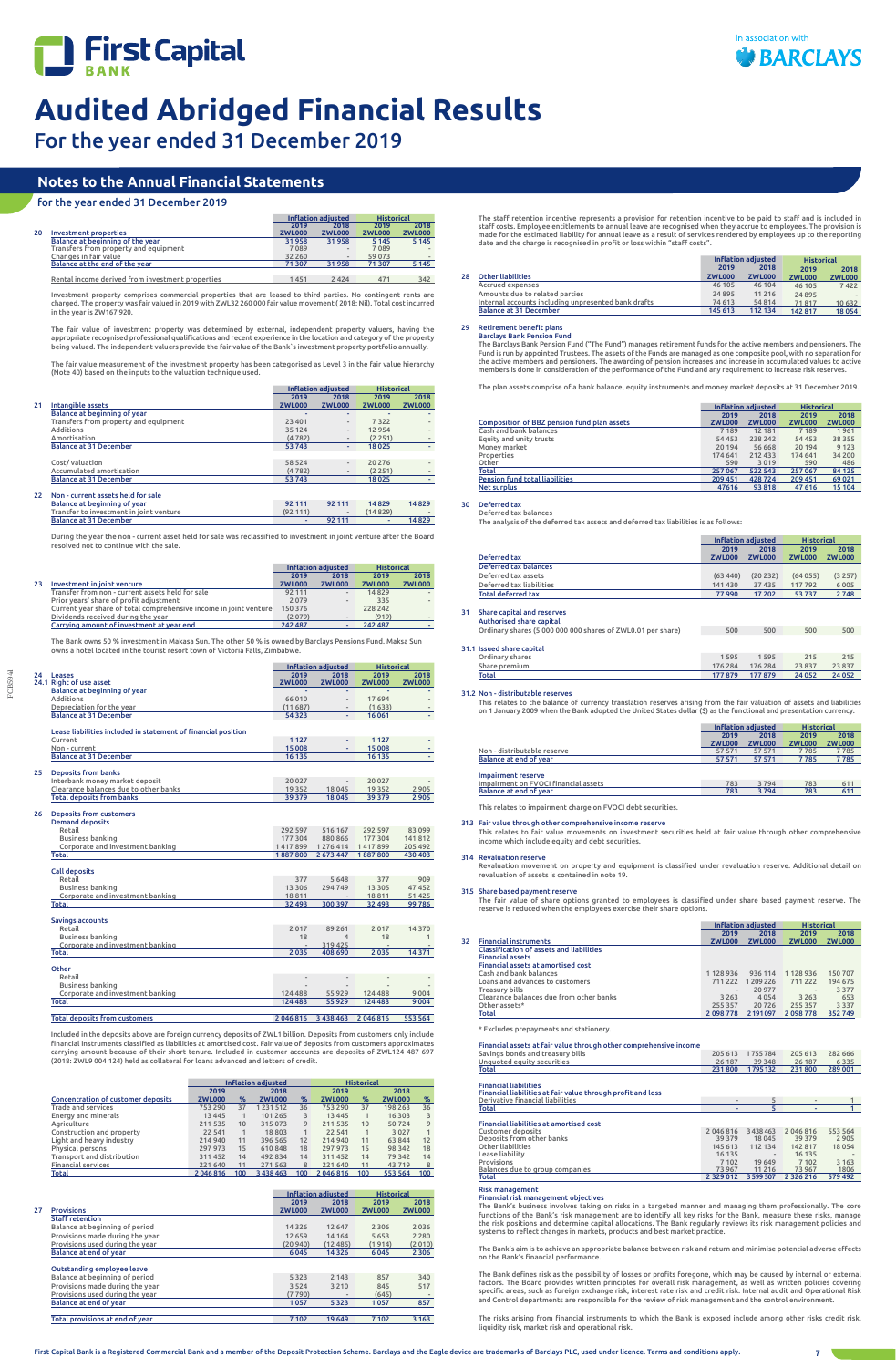



For the year ended 31 December 2019

FCB5941

# **Notes to the Annual Financial Statements**

# for the year ended 31 December 2019

32.1 Capital risk management

# 32.3 Market risk

The Bank takes on exposure to market risks, which is the risk that the fair value or future cash flows of a financial instrument will fluctuate because of changes in market prices. Market risks arise from open positions in interest rate, currency and equity products, all of which are exposed to general and specific market movements and changes in the level of volatility of market rates or prices such as interest rates, credit spreads, foreign exchange rates and equity prices.

The Bank separates exposures to market risk into either trading or banking book. Trading portfolios include those positions arising from market–making transactions where the Bank acts as principal with clients or with the market; this is mainly to support client trading activity.

Non trading book primarily arises from the management of the Bank's retail and commercial banking assets and liabilities.

# Market risk measurement techniques

The objective of market risk measurement is to manage and control market risk exposures within acceptable limits while optimising the return on risk.

The measurement techniques used to measure and control market risk include:

#### (i) Daily Value at Risk ("DVaR")

The Bank applies a 'value at risk' ("VaR") methodology to its banking portfolios to estimate the market risk of positions held if current positions were to be held unchanged for one business day.

Value at Risk is a statistically based estimate of the potential loss on the current portfolio from adverse market movements. It expresses the maximum amount the Bank might lose but only to a certain level of confidence. There is therefore a statistical probability that actual loss could be greater than the 'VaR' estimate. The 'VaR' model makes assumptions on the pattern of market movements based on historical holding periods. The use of this approach does not prevent losses outside of these limits in the event of more significant market movements. 'DVaR' is an estimate of the potential loss which might arise from unfavourable market movements, if the current positions were held unchanged for one business day, measured to a confidence of 99%. Daily losses exceeding the 'DVaR' figure are likely to occur, on average twice in every 100 business days.

# (ii) Stress tests

Stress tests provide an indication of losses that could arise in extreme positions.

Foreign exchange stress risk (currency stress) is the potential loss against the Bank if there is a large foreign exchange movement (expected once in every five years).

The table below summarises the DVaR statistics for the Bank relating to currency stress.

|                                      | <b>Inflation adjusted</b> |               | <b>Historical</b> |                          |
|--------------------------------------|---------------------------|---------------|-------------------|--------------------------|
|                                      | 2019                      | 2018          | 2019              | 2018                     |
| Type of risk or activity             | <b>ZWL000</b>             | <b>ZWL000</b> | <b>ZWL000</b>     | <b>ZWL000</b>            |
| One day risk                         |                           |               |                   |                          |
| Currency                             | 7728                      | 6             | 7728              |                          |
| Aggregate VaR as at 31 December 2019 | 7728                      | 6             | 7728              |                          |
| Two day risk                         |                           |               |                   |                          |
| Currency                             | 24 4 3 7                  | 12            | 24 4 3 7          | $\overline{2}$           |
| Aggregate VaR as at 31 December 2019 | 24 437                    | 12            | 24 4 3 7          | $\overline{\phantom{a}}$ |

ALCO closely monitors this risk. The Bank is satisfied with its risk management processes and systems in place which have enabled the Bank to minimise losses.

# Net interest income sensitivity ("NII")

NII measures the sensitivity of annual earnings to changes in interest rates. NII is calculated at a 10% change in interest rates.

The Bank's interest income sensitivity is shown below:

|                                    | <b>Inflation adjusted</b> |                          | <b>Historical</b>     |                          |  |
|------------------------------------|---------------------------|--------------------------|-----------------------|--------------------------|--|
|                                    | 31.12.2019                | 31.12.2018<br>31.12.2019 |                       | 31.12.2018               |  |
|                                    | Impact on<br>earnings     | Impact on<br>earnings    | Impact on<br>earnings | Impact on<br>earnings    |  |
| Net interest income sensitivity    | <b>ZWL000</b>             | <b>ZWL000</b>            | <b>ZWL000</b>         | <b>ZWL000</b>            |  |
| 1000bps increase in interest rates | 38 3 8 8                  | 108 144                  | 38 3 8 8              | 17410                    |  |
| 1000bps decrease in interest rates | (38388)                   | (108144)                 | (38388)               | (17410)                  |  |
| <b>Benchmark</b>                   | ٠                         | $\overline{\phantom{a}}$ | ۰                     | $\overline{\phantom{a}}$ |  |

#### (iii) Economic capital

Economic capital methodologies are used to calculate risk sensitive capital allocations for businesses incurring market risk.

Consequently the businesses incur capital charges related to their market risk.

|                                                               | <b>Historical</b> |               |
|---------------------------------------------------------------|-------------------|---------------|
|                                                               | 2019              | 2018          |
|                                                               | <b>ZWL000</b>     | <b>ZWL000</b> |
| Share capital                                                 | 216               | 215           |
| Share premium                                                 | 23837             | 23 837        |
| Accumulated profits                                           | 336077            | 72 966        |
| Impairment reserve                                            | 783               | 611           |
| Share based payment reserve                                   | 1 2 7 3           | 1 2 2 8       |
| Fair value through OCI reserve                                | 24 30 7           | 4926          |
| Currency translation reserve                                  | 3 5 0 8           | 3 5 0 8       |
| <b>Total core capital</b>                                     | 390 001           | 107 291       |
| Less market and operational risk capital                      | (42520)           | (15151)       |
| Less exposures to insiders                                    |                   | (2088)        |
| <b>Tier 1 capital</b>                                         | 347 481           | 90 052        |
|                                                               |                   |               |
| Currency translation reserve movement                         | 4 2 7 7           | 4277          |
| <b>Revaluation reserves</b>                                   | 171 374           | 4935          |
| General provisions (limited to 1.25% of weighted risk assets) | 25 3 5 6          | 4844          |
| <b>Tier 2 capital</b>                                         | 201 007           | 14056         |
|                                                               |                   |               |
| Total tier 1 & 2 capital                                      | 548 488           | 104 108       |
|                                                               |                   |               |
| Market risk                                                   | 7633              | 2574          |
| Operational risk                                              | 34887             | 12 577        |
| <b>Tier 3 capital</b>                                         | 42 5 20           | 15 15 1       |
|                                                               |                   |               |
| Total tier 1, 2 & 3 capital base                              | 591008            | 119 259       |
| Deductions from capital                                       | (26187)           | (7812)        |
| <b>Total capital base</b>                                     | 564821            | 111 447       |
| Credit risk weighted assets                                   | 1618600           | 260 172       |
| Operational risk equivalent assets                            | 436 085           | 157 207       |
| Market risk equivalent assets                                 | 95 412            | 32 176        |
| Total risk weighted assets (RWAs)                             | 2 150 097         | 449 555       |
| <b>Tier 1 capital ratio</b>                                   | 16%               | 20.0%         |
| Tier 1 and 2 capital ratio                                    | 26%               | 24.0%         |
| Total capital adequacy ratio                                  | 26%               | 24.8%         |
|                                                               |                   |               |

Credit risk capital - is subject to guidelines provided by the regulator which are based on Basel 1 principles. On this approach the banking book exposures are categorised into broad classes of assets with different underlying risk characteristics. Risk components are transformed into risk weighted assets using predetermined exposure and loss probability factors. Capital requirements for credit risk are derived from the risk weighted assets.

Market risk capital - is assessed using regulatory guidelines which consider the risk characteristics of the different trading book assets. Risk components are transformed into risk weighted assets and, therefore, capital requirements, based on predetermined exposure and loss probability factors.

Operational risk capital - is assessed using the standardised approach. This approach is tied to average gross income over three years per regulated business lines as indicator of scale of operations. Total capital charge for operational risk equals the sum of charges per business lines.

### 32.2 Interest rate risk

# Interest rate risk is the risk that the Bank will be adversely affected by changes in the level or volatility of market

interest rates. The Bank is exposed to various risks associated with the effects of fluctuations in the prevailing levels of market interest rates on its financial position and cash flows. The responsibility of managing interest<br>rate risk lies with the Assets and Liabilities Committee (ALCO). On a day to day basis, risks are managed th number of management committees. Through this process, the Bank monitors compliance within the overall risk policy framework and ensures that the framework is kept up to date. Risk management information is provided on a regular basis to the Risk and Control Committee and the Board.

Capital risk – is the risk that the Bank is unable to maintain adequate levels of capital which could lead to an inability to support business activity or failure to meet regulatory requirements.

The Bank's objectives when managing capital, which is a broader concept than the 'equity' on the face of the statement of financial position, are:

- To comply with the capital requirements set by the banking regulators;
- To safeguard the Bank's ability to continue as a going concern so that it can continue to provide returns • For shareholders and benefits to customers and other stakeholders and;
- To maintain a strong capital base to support the development of its business.

Capital adequacy and the use of regulatory capital are monitored daily by the Bank's management and the Directors, employing techniques based on guidelines developed by the Basel Committee as implemented by the Reserve Bank of Zimbabwe for supervisory purposes. The Bank's regulatory capital comprises of three tiers;

- Tier 1 Capital: comprises contributed capital, accumulated profits, share based payment reserve and currency translation reserve.
- Tier 2 Capital: comprises impairment allowance, revaluation reserve and part of currency translation reserve. • Tier 3 Capital: comprises operational and market risk capital.
- 

The Reserve Bank of Zimbabwe requires each bank to maintain a core capital adequacy ratio of 8% and total capital adequacy ratio of 12%. The table below summarises the composition of regulatory capital and the ratios of the Bank.

The table below summarises the Bank's interest rate risk exposure.

**years** 

**5 years**

**historical**

**Historical and inflation adjusted Up to 1 month 1 to 3 months 3 to 6 6 months months to 1 year 31 December 2019 ZWL000 ZWL000 ZWL000 ZWL000 ZWL000 ZWL000 ZWL000 ZWL000 ZWL000 ZWL000**

#### **1 to 5 Over Noninterest bearing Total Noninterest bearing inflation Total inflation**

**historical**

**adjusted**

**adjusted**

Assets

| Cash and bank balances           | 760 225                  | $\overline{a}$           |                          | -                        |                          |                          |                          | 368 711 1 128 936            | 368711                   | 1128936 |
|----------------------------------|--------------------------|--------------------------|--------------------------|--------------------------|--------------------------|--------------------------|--------------------------|------------------------------|--------------------------|---------|
| Derivative financial assets      | $\overline{\phantom{a}}$ | $\overline{\phantom{a}}$ | $\overline{\phantom{a}}$ | $\overline{\phantom{a}}$ | ۰                        |                          | ۰                        | $\qquad \qquad \blacksquare$ | $\qquad \qquad$          |         |
| Investment securities            | 205 613                  | $\overline{\phantom{a}}$ | $\overline{\phantom{a}}$ | $\overline{\phantom{a}}$ | ۰                        | ۰                        | 26 187                   | 231800                       | 26 187                   | 231800  |
| Loans and receivables from banks | 3 2 6 3                  | $\overline{a}$           | $\overline{a}$           | $\overline{\phantom{a}}$ | $\overline{\phantom{a}}$ |                          | $\overline{\phantom{a}}$ | 3 2 6 3                      | $\overline{\phantom{a}}$ | 3 2 6 3 |
| Loans and advances to customers  | $\overline{\phantom{a}}$ | 674 017                  | $\overline{a}$           | $\overline{a}$           | ٠                        | 37 205                   | $\overline{\phantom{m}}$ | 711222                       | $\overline{\phantom{a}}$ | 711 222 |
| Other assets                     | 17988                    | 7928                     | 13 2 9 6                 | 22 0 25                  | 160 000                  | $\overline{\phantom{0}}$ | 57 234                   | 278 471                      | 85 001                   | 306 238 |
| Property and equipment           | $\qquad \qquad$          | $\overline{a}$           | $\overline{\phantom{a}}$ | ٠                        |                          |                          | 238 398                  | 238 398                      | 251 455                  | 251 455 |
| Investment properties            |                          | $\overline{a}$           | ۰                        | $\overline{\phantom{a}}$ | ۰                        |                          | 71 307                   | 71 307                       | 71 307                   | 71 307  |
| Investment in joint venture      | $\overline{\phantom{a}}$ | $\overline{\phantom{a}}$ | ۰                        | $\overline{\phantom{a}}$ | -                        |                          | 242 487                  | 242 487                      | 242 487                  | 242 487 |
| Intangible assets                |                          | $\overline{\phantom{a}}$ | $\,$                     | $\overline{\phantom{a}}$ | $\sim$                   |                          | 18 0 25                  | 18 0 25                      | 53743                    | 53743   |
| Right of use assets              | $\overline{\phantom{a}}$ | $\overline{\phantom{a}}$ | -                        | $\overline{\phantom{a}}$ | $\overline{a}$           | ۰                        | 16 061                   | 16061                        | 54 3 2 2                 | 54 3 22 |
| Current tax asset                | $\overline{\phantom{a}}$ | $\overline{\phantom{a}}$ | -                        | $\blacksquare$           |                          |                          | 5 6 3 5                  | 5635                         | 5635                     | 5635    |
| <b>Total assets</b>              | 987089                   | 681945                   | 13 29 6                  | 22 0 25                  | 160 000                  | 37 205                   | 1044045                  | 2945 605 1158 848 3060 409   |                          |         |
|                                  |                          |                          |                          |                          |                          |                          |                          |                              |                          |         |
| <b>Liabilities</b>               |                          |                          |                          |                          |                          |                          |                          |                              |                          |         |
| Lease liabilities                | 16 13 5                  | $\overline{\phantom{a}}$ |                          | $\overline{\phantom{a}}$ | $\sim$                   |                          | $\overline{\phantom{a}}$ | 16 135                       | $\frac{1}{2}$            | 16 135  |
| Deposits from banks              | 39 379                   | ۰                        |                          | ۰                        |                          |                          | $\overline{\phantom{a}}$ | 39 379                       | $\frac{1}{2}$            | 39 379  |

Deposits from customers 2 029 654 17 162 - - - - - 2 046 816 - 2 046 816 Provisions - - - - - - 7 102 7 102 7 102 7 102 Other liabilities - - - - - - 142 817 142 817 145 613 145 613 Deferred tax liabilities - - - - - - 53 737 53 737 77 990 77 990 Due to group companies - - - - - - - - - - - - - - - - 73 967 73 967 73 967 Total liabilities 2 085 168 17 162 - - - - 277 623 2 379 953 304 672 2 407 002 Interest rate re - pricing gap (1 098 079) 664 783 13 296 22 025 160 000 37 205 766 422 565 652 854 175 653 407 Cumulative gap (1 098 079) (433 296) (420 000) (397 975 ) (237 975) (200 770) 565 652 - 653 407 -



# **INTERNET BANKING**

We believe in the convenience of accessing your accounts from anywhere in the world 24/7/365<br>Our internet banking platform gives you the highest level of security, privacy and loads of<br>features to help you manage your accounts onli

# **BARCLAYS**

Belief comes first. 00

**diritcapitalbar** 

First Capital Bank is a Registered Commercial Bank and a member of the Deposit Protection Scheme<br>Barclays and the Eagle device are trademarks of Barclays PLC, used under licence. Terms and conditi

# 32.4 Foreign exchange risk

This is a risk that the value of a financial liability or asset denominated in foreign currency will fluctuate due to changes in the exchange rate. The Bank takes on exposures to the effects of fluctuations in the prevailing foreign currency exchange rates in the financial position and cash flows. Foreign exchange risk is managed through use of Daily Value at Risk techniques and Stress tests. In addition mismatches on foreign exchange assets and liabilities are minimised through the daily monitoring of the net foreign exchange exposure by treasury. Currency swaps are also used to manage foreign exchange risk where necessary.

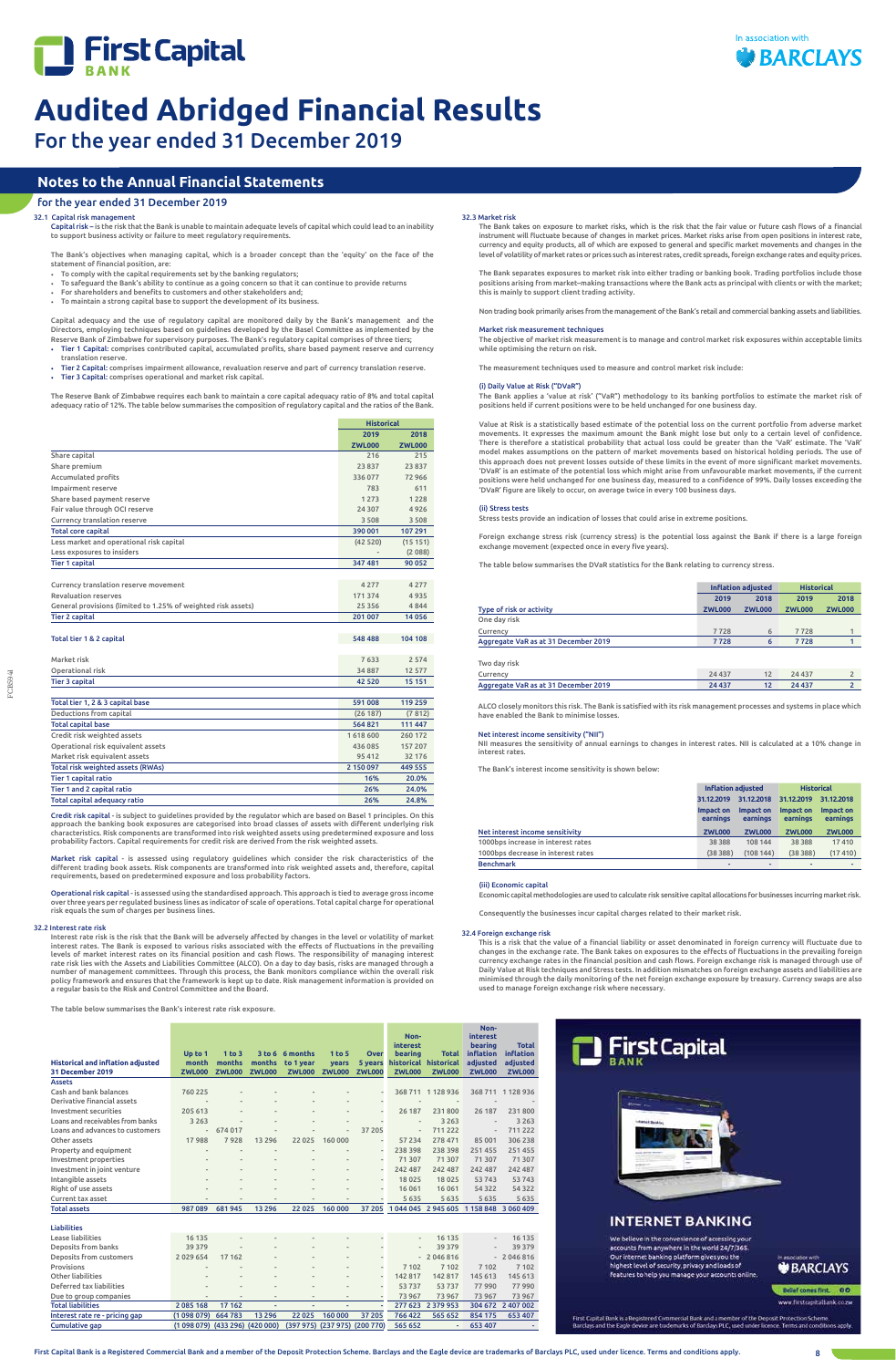



For the year ended 31 December 2019

FCB5941

Retail exposures<br>After the date of initial recognition, for retail business, the payment behaviour of the borrower is monitored on<br>a periodic basis to develop a behavioural internal credit rating. Any other known informati Performing loans (Bucket 0); 1day to 30 days past due (Bucket 1); 30 days to 60 days past due (Bucket 2); 60 days to<br>89 days past due (Bucket 3) and 90 days+ past due (default,Bucket 4).

a) Expected credit losses measurement (ECLs)<br>The expected credit loss (ECLs) - is measured on either a 12 - month (12M) or Lifetime basis depending on whether<br>a significant increase in credit risk has occurred since initia

- 
- 
- FCLs are discounted at the effective interest rate of portfolio<br>
The maximum contractual period over which the Bank<br>
is exposed to credit risk<br>
The Bank uses a portfolio approach to calculate ECLs. The portfolios are segme
- 

T**he probability of default (PD)** - is the likelihood of a borrower defaulting on its financial obligation (as per<br>"Definition of default and credit-impaired" below), either over the next 12 months (12M PD), or over the re Where data is not available proxies which resemble the risk of default characteristics of the exposure are used. The<br>PDs are determined at portfolio level and segmented into various products.

# **Notes to the Annual Financial Statements**

# for the year ended 31 December 2019

The table below summarises the Bank's financial instruments at carrying amounts, categorised by currency.

|                                               |               |                              |                              |                              | <b>Other</b>                 |               |
|-----------------------------------------------|---------------|------------------------------|------------------------------|------------------------------|------------------------------|---------------|
|                                               |               | <b>USD</b><br>(ZWL           | <b>GBP</b><br>(ZWL           | Rand<br>(ZWL                 | foreign<br>currency<br>(ZWL  |               |
| <b>Historical and inflation adjusted 2019</b> | <b>ZWL</b>    | Equiv)                       | Eauiv)                       | Equiv)                       | Equiv)                       | <b>Total</b>  |
| At 31 December 2019                           | <b>ZWL000</b> | <b>ZWL000</b>                | <b>ZWL000</b>                | <b>ZWL000</b>                | <b>ZWL000</b>                | <b>ZWL000</b> |
| <b>Assets</b>                                 |               |                              |                              |                              |                              |               |
| Cash and bank balances                        | 130 090       | 883 006                      | 24 4 6 3                     | 46 614                       | 44764                        | 1128936       |
| Derivative financial assets                   | -             | $\qquad \qquad \blacksquare$ | $\overline{\phantom{a}}$     | $\qquad \qquad \blacksquare$ | $\qquad \qquad \blacksquare$ | ۰             |
| Investment securities                         | 231 800       | $\frac{1}{2}$                | $\frac{1}{2}$                |                              | $\overline{\phantom{m}}$     | 231800        |
| Loans and receivables from banks              | 3 2 6 3       | $\frac{1}{2}$                | $\qquad \qquad \blacksquare$ | $\qquad \qquad \blacksquare$ | $\overline{\phantom{m}}$     | 3 2 6 3       |
| Loans and advances to customers               | 619 950       | 116 552                      | 4                            | 72                           |                              | 736 578       |
| Other assets*                                 | 22 5 9 0      | 266 352                      | $\sim$                       | $\blacksquare$               | $\qquad \qquad \blacksquare$ | 288942        |
| <b>Total financial assets</b>                 | 1 007 693     | 1265910                      | 24 4 6 6                     | 46 68 6                      | 44764                        | 2 3 8 9 5 2 0 |

# \*Excludes prepayments and stationery

| <b>Liabilities</b>                 |                              |           |                          |                              |                              |           |
|------------------------------------|------------------------------|-----------|--------------------------|------------------------------|------------------------------|-----------|
| Deposits from banks                | 39 178                       | 200       | $\overline{\phantom{a}}$ | $\qquad \qquad \blacksquare$ | $\qquad \qquad \blacksquare$ | 39 379    |
| <b>Deposits from customers</b>     | 1012079                      | 970 709   | 7889                     | 35 8 8 5                     | 20 254                       | 2046816   |
| Other liabilities                  | 28724                        | 109 716   | 2 6 1 6                  | 696                          | 1066                         | 142819    |
| Balances due to group companies    | $\qquad \qquad \blacksquare$ | 73 967    | $\qquad \qquad$          | $\blacksquare$               | $\qquad \qquad \blacksquare$ | 73967     |
| <b>Total financial liabilities</b> | 1079981                      | 1 154 592 | 10 505                   | 36 581                       | 21 3 20                      | 2 302 980 |
| <b>Net currency positions</b>      | (72289)                      | 111 318   | 13 961                   | 10 10 5                      | 23 4 44                      | 86 540    |
|                                    |                              |           |                          |                              |                              |           |

| Exchange rates applied in 2019 | USD     | GBP     | Rand   | <b>EUR</b> | <b>CND</b> |
|--------------------------------|---------|---------|--------|------------|------------|
| ZWL closing rate               | 16.7734 | 22.1493 | 1.1956 | 18,8417    | 12,8866    |
|                                |         |         |        |            |            |

# 32.5 Credit risk grading Corporate Exposures

The Bank uses internal credit risk gradings that reflect its assessment of the probability of default of individual<br>counter parties. The Bank use internal rating models tailored to the various categories of counter party.

The credit scores from this model are mapped to the regulatory scale with 10 grades. A relationship manager will incorporate any updated or new information/credit assessments into the credit system on an ongoing basis. In<br>addition, the relationship manager will also update information about the creditworthiness of the borrower every<br> default is medium. EWL3 implies that there are doubts that the customer will pay and the risk of default is high

- ECLs are measured based on expected credit losses on a lifetime basis. It is measured for the following exposures;<br>• Corporate loans with regulatory grades from grade 4 to grade 7 (Early Warning List 1 and Early Warning
- 
- 
- recognition; and These are a product of lifetime PD, lifetime LGD and EAD

- ECLs are measured based on expected credit losses on a lifetime basis. This is measured on the following exposures.<br>• All credit impaired/ in default corporate and retail loans and advances to banks and other debt secur
- 
- 
- Exposures which are 90 days+ past due; and These are a product of default PD, lifetime LGD and EAD.

PDs modelled using historical data are then adjusted for forward looking factors. PDs are mapped into regulatory grades as follows:

# Corporate exposures

|                           | <b>Stage 1</b> 12 Month PD Central Bank Grades 1 to 3 or performing grade                           |
|---------------------------|-----------------------------------------------------------------------------------------------------|
|                           | Stage 2 Life Time PD Central Bank Grades 4 to 7 - (internal grade EWL 1 & EWL 2) or special mention |
| <b>Stage 3</b> Default PD | Central Bank Grades 8 to 10 - (internal grade EWL 3 & classified) or substandard, or worse          |

# Retail exposures

Stage 1|12 Month PD | Central Bank Grades 1 to3 (internal grades bucket 0 & bucket 1) or performing grade Stage 2|Life Time PD | Central Bank Grades 4 to 7 (internal grades bucket 2 & bucket 3) or special mention<br>Stage 3|Default PD | Central Bank Grades 8 to 10 (internal grades bucket 4) or substandard, or worse

### Treasury exposures

For debt securities in the treasury portfolio and interbank exposures, performance of the counter party is<br>monitored for any indication of default. PDs for such exposures are determined based on benchmarked national<br>rating

Exposure at default (EAD) - is the amount the Bank expects to be owed at the time of default, over the next 12<br>months (12M EAD) or over the remaining lifetime (Lifetime EAD). For a revolving commitment, the EAD includes<br>th

Loss given default (LGD) - represents the Bank's expectation of the extent of loss on a defaulted exposure. LGD<br>varies by type of counter party, type and seniority of claim and availability of collateral or other credit su

#### Default The Bank considers a financial asset to be in default when:

The assessment of significant increase in credit risk incorporates forward looking information and is performed on<br>a monthly basis at a portfolio level for all retail loans. Corporate and treasury exposures are assessed in

Significant increase in credit risk - Quantitative measures<br>• Corporate loans - if the loan is reclassified from regulatory grades 1 - 3 to grades 4 - 7<br>• Retail loans - if the loan is reclassified from buckets 0 and 1 to

# ii) Life time ECLs (Stage 2 - significant increase in credit risk refer to 32.5b)

# • iii) Life time ECLs (Stage 3 - default)

# b) Significant increase in credit risk (SICR)

When determining whether the credit risk of a financial asset has increased significantly since initial recognition and<br>when estimating ECLs, the Bank considers reasonable and supportable information that is relevant and a

Significant increase in credit risk - Qualitative measures retail

# • Extension of credit terms • Retrenchment/ dismissal of employee • Employer facing financial difficulties • Salary diversion.

- Significant increase in credit risk Qualitative measures corporate and treasury<br>• Borrower is on Early Warning list 1&2 (EWL 1 and EWL2)<br>• Significant adverse changes in business, financial or economic conditions in whic
- 
- 
- 
- 

# c) Benchmarking Expected Credit Loss

**Corporate**<br>Due to lack of sufficient historical information on corporate portfolio defaults from which PDs and LGDs are<br>derived, a judgemental benchmarking is used parallel to the corporate model output. The higher of ben

Treasury ECL for treasury exposures is based on benchmarked PDs and LGDs due to lack of historical data.

Retail<br>ECL for retail exposures are totally based on model output with no benchmarking comparative since enough<br>historical default data was available when designing the calculation model.

d) Forward – looking information incorporated in the ECL models<br>The assessment of SICR and the calculation of ECLs both incorporate forward-looking information. The Bank has<br>performed historical analysis and identified the

**e) Write – offs -** The Bank will write off retail accounts following charge off of the account if the equivalent of<br>an instalment is not recovered cumulatively over a 12-month period post charge off. Corporate accounts ar

f) ECL model governance<br>The models used for PD, EAD and LGD calculations are governed on a day to day through the Impairments<br>Committee. This committee comprises of senior managers in risk, finance and the business. Decisi

Maximum exposure to credit risk by credit quality grade before credit enhancements<br>The Bank has an internal rating scale which is mapped into the Basel II grading system. The internal rating is broadly<br>classified into; per

# Performing loans

Loans and advances not past due and which are not part of renegotiated loans are considered to be performing<br>assets, these are graded as per RBZ credit rating scale as grade 1 - 3.

# Standard monitoring grade

These are loans and advances which are less than 90 days past due and in some cases not past due but the business<br>has significant concern on the performance of that exposure, as per RBZ credit rating scale these are grade

Non-performing grade<br>These are loans and overdrafts on which interest is no longer accrued or included in income unless the customer<br>pays back. These non-performing (past due) assets include balances where the principal am

Loans and advances renegotiated During the year ended 31 December 2019, the Bank did not have any renegotiated loans and advances to customers and banks.

## Maximum credit risk exposure

|                                                   | Maximum credit risk exposure |                          |                          | <b>Reconciliation of ECL by exposure</b> |               |                          |                              |               |
|---------------------------------------------------|------------------------------|--------------------------|--------------------------|------------------------------------------|---------------|--------------------------|------------------------------|---------------|
|                                                   |                              |                          | <b>Stage</b>             |                                          |               |                          | <b>Stage</b>                 |               |
|                                                   |                              | Stage 1 Stage 2          | з.                       |                                          | Stage 1       | Stage 2                  | з                            |               |
|                                                   | <b>RBZ</b>                   | <b>RBZ</b>               | <b>RBZ</b>               |                                          | <b>RBZ</b>    | <b>RBZ</b>               | <b>RBZ</b>                   |               |
| <b>Historical and inflation</b>                   | Grade                        | <b>Grade</b>             | Grade                    |                                          | Grade         | <b>Grade</b>             | Grade                        |               |
| adiusted 2019                                     | $1 - 3$                      | $4 - 7$                  | $8 - 10$                 | <b>Total</b>                             | $1 - 3$       | $4 - 7$                  | $8 - 10$                     | <b>Total</b>  |
| Loans and advances to customers                   | <b>ZWL000</b>                | <b>ZWL000 ZWL000</b>     |                          | <b>ZWL000</b>                            | <b>ZWL000</b> | <b>ZWL000</b>            | <b>ZWL000</b>                | <b>ZWL000</b> |
|                                                   |                              |                          |                          |                                          |               |                          |                              |               |
| Corporate                                         | 550488                       | 2608                     | $\overline{\phantom{a}}$ | 553 096                                  | 17019         | 164                      | $\qquad \qquad \blacksquare$ | 17 183        |
| <b>Business banking</b>                           | 74 165                       | 6936                     | 448                      | 81 549                                   | 1899          | 332                      | 305                          | 2 5 3 6       |
| Retail                                            | 98 047                       | 3531                     | 355                      | 101933                                   | 3 0 9 2       | 1070                     | 1475                         | 5 6 3 7       |
| Total                                             | 722700                       | 13 0 75                  | 803                      | 736 578                                  | 22 010        | 1566                     | 1780                         | 25 3 56       |
|                                                   |                              |                          |                          |                                          |               |                          |                              |               |
| <b>Balances with central bank</b>                 |                              |                          |                          |                                          |               |                          |                              |               |
| Savings bonds and treasury bills                  | 205 613                      |                          |                          | 205 613                                  | 783           |                          | $\qquad \qquad \blacksquare$ | 783           |
| <b>Bank balances</b>                              | 70 310                       | $\overline{\phantom{a}}$ | $\sim$                   | 70310                                    | 6             | $\overline{\phantom{a}}$ | $\overline{\phantom{a}}$     | 6             |
| <b>Total</b>                                      | 275 923                      | ٠                        | ÷.                       | 275923                                   | 789           | ٠                        | ٠                            | 789           |
|                                                   |                              |                          |                          |                                          |               |                          |                              |               |
| Balances with other banks and settlement balances |                              |                          |                          |                                          |               |                          |                              |               |
| Settlement balances - local currency              | 3 2 6 3                      |                          |                          | 3 2 6 3                                  |               |                          |                              |               |
| Bank balances - foreign currency                  | 821 517                      |                          |                          | 821517                                   | 542           |                          | $\overline{\phantom{a}}$     | 542           |
| Interbank placements                              |                              | $\frac{1}{2}$            |                          |                                          |               |                          |                              |               |
| <b>Total</b>                                      | 824780                       | ٠                        |                          | 824780                                   | 542           | ÷                        | ٠                            | 542           |
|                                                   |                              |                          |                          |                                          |               |                          |                              |               |
| Other assets                                      |                              |                          |                          |                                          |               |                          |                              |               |
| RBZ receivable NOP support                        | 207819                       |                          |                          | 207819                                   | 9060          |                          | $\overline{\phantom{m}}$     | 9060          |
| RBZ receivable other                              | 13419                        |                          |                          | 13419                                    | 584           |                          | $\overline{a}$               | 584           |
| Other assets                                      | 38 5 8 0                     |                          | 933                      | 39 513                                   |               |                          | 933                          | 933           |
| Total                                             | 259818                       | ٠                        | 933                      | 260751                                   | 9 6 4 4       | ٠                        | 933                          | 10577         |
|                                                   |                              |                          |                          |                                          |               |                          |                              |               |
| <b>Total on balance sheet</b>                     | 2083221                      | 13075                    |                          | 1736 2098032                             | 32985         | 1566                     | 2 7 1 4                      | 37 263        |
|                                                   |                              |                          |                          |                                          |               |                          |                              |               |
| <b>Guarantees and letters of credit</b>           |                              |                          |                          |                                          |               |                          |                              |               |
| Guarantees                                        | 19988                        |                          |                          | 19988                                    | $\frac{1}{2}$ |                          | $\overline{\phantom{0}}$     |               |
|                                                   |                              |                          |                          |                                          |               |                          |                              |               |
| Letters of credit                                 | 274 243                      |                          | $\overline{\phantom{0}}$ | 274 243                                  | 508           |                          | $\overline{\phantom{m}}$     | 508           |
| Total                                             | 294 231                      |                          |                          | 294 231                                  | 508           |                          |                              | 508           |

- 
- 

• The borrower is unlikely to pay its credit obligations to the Bank in full, without recourse by the Bank to actions<br>such as realising security (if any is held); or<br>• The financial asset is more than 90 days past due.<br>IFR

i) 12 month ECLs; (Stage 1 - no increase in credit risk)<br>ECLs measured at an amount equal to the portion of lifetime expected credit losses that result from default events<br>possible within the next 12 months. The 12 month E

- 
- 
- Corporate loans with regulatory grades from 1 3<br>• Retail loans graded in bucket 0 and bucket 1<br>• Debt securities, loans to banks and bank balances which are not past due; and<br>• These are a product of 12 mon
- 

The above table represents a worst case scenario of credit risk exposure to the Bank at 31 December 2019, without taking account of any collateral held or other credit enhancements attached. For on-statement of financial position assets, the exposures set out above are based on net carrying amounts as reported in the statement of financial position.

# Expected credit losses analysis and reconciliation

| <b>Historical and inflation adjusted 2019</b> | Stage 1 -<br>12 month<br><b>ECL</b><br><b>ZWL000</b> | Stage 2 -<br><b>Lifetime ECL</b><br>not credit<br><i>impaired</i><br><b>ZWL000</b> | Stage 3 -<br><b>Lifetime</b><br><b>ECL credit</b><br><i>impaired</i><br><b>ZWL000</b> | <b>Total</b><br><b>ZWL000</b> |
|-----------------------------------------------|------------------------------------------------------|------------------------------------------------------------------------------------|---------------------------------------------------------------------------------------|-------------------------------|
| Balance at beginning of the year              | 5 3 6 8                                              | 543                                                                                | 1225                                                                                  | 7 1 3 6                       |
| Movements with profit and loss impact:        |                                                      |                                                                                    |                                                                                       |                               |
| New financial assets purchased or originated  | 27 6 6 6                                             | 1529                                                                               | 2006                                                                                  | 31 0 21                       |
| Transfers from stage 2 to stage 1             | $\overline{a}$                                       | (507)                                                                              |                                                                                       | (507)                         |
| Existing financial assets repaid or sold      | (41)                                                 | $\qquad \qquad$                                                                    | (437)                                                                                 | (478)                         |
| <b>Total profit and loss impact</b>           | 27 625                                               | 1022                                                                               | 1569                                                                                  | 30 215                        |

# Other movements with no profit and loss impact

| Bad debts written off                                  | $\overline{\phantom{a}}$ |        | (80) | (80)   |
|--------------------------------------------------------|--------------------------|--------|------|--------|
| Financial assets at FVOCI accounted for through equity | (8)                      | $\sim$ |      |        |
| Balance at 31 December 2019                            | 32985                    | 1565   | 2714 | 37 263 |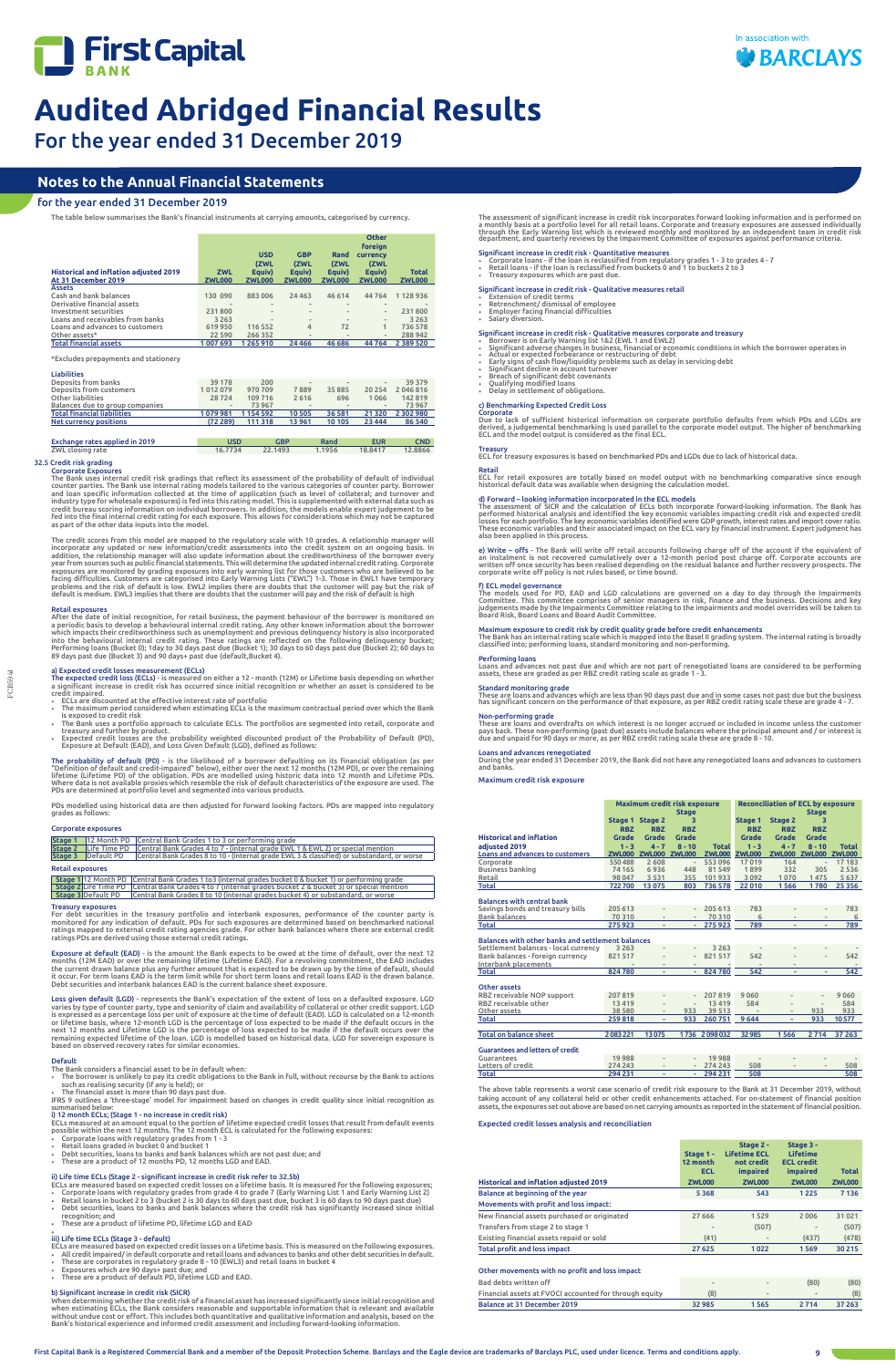



For the year ended 31 December 2019

# **Notes to the Annual Financial Statements**

# for the year ended 31 December 2019

32.6 Credit risk concentration of loans and advances were as follows;

|                            | <b>Historical</b><br>and inflation<br>adiusted<br>2019 |      | <b>Historical</b><br>2018 |               | <b>Inflation</b><br>adjusted<br>2018 |                          |
|----------------------------|--------------------------------------------------------|------|---------------------------|---------------|--------------------------------------|--------------------------|
| Industry/Sector            | <b>ZWL000</b>                                          | $\%$ | <b>ZWL000</b>             | $\%$          | <b>ZWL000</b>                        | $\%$                     |
| <b>Trade and services</b>  | 76341                                                  | 10   | 50782                     | 25            | 315 432                              | 25                       |
| <b>Energy and minerals</b> | 42863                                                  | 6    | 2032                      | $\mathbf{1}$  | 12 6 20                              | 1                        |
| Agriculture                | 251255                                                 | 34   | 47851                     | 24            | 297 227                              | 24                       |
| Construction and property  | $\qquad \qquad$                                        | ٠    | 104                       | $\frac{1}{2}$ | 647                                  | $\qquad \qquad$          |
| Light and heavy industry   | 147996                                                 | 20   | 18782                     | 9             | 116 661                              | 9                        |
| Physical persons           | 102 633                                                | 14   | 49 5 32                   | 25            | 307 671                              | 25                       |
| Transport and distribution | 92 442                                                 | 13   | 32 3 5 3                  | 16            | 200 960                              | 16                       |
| <b>Financial services</b>  | 23 048                                                 | 3    | 99                        | $\frac{1}{2}$ | 617                                  | $\overline{\phantom{a}}$ |
| <b>Total</b>               | 736 578                                                | 100  | 201535                    | 100           | 1251835                              | 100                      |

| <b>Historical and inflation adjusted 2019</b><br>Industry/Sector | <b>Total</b><br>loans<br><b>ZWL000</b> | <b>Non</b><br><b>performing</b><br>loans<br><b>ZWL000</b> | Write offs/<br>(recoveries)<br><b>ZWL000</b> | <b>Recoveries</b><br><b>ZWL000</b> | <b>Impairment</b><br>allowance<br><b>ZWL000</b> |
|------------------------------------------------------------------|----------------------------------------|-----------------------------------------------------------|----------------------------------------------|------------------------------------|-------------------------------------------------|
| <b>Trade and services</b>                                        | 76 341                                 | $\frac{1}{2}$                                             | $\overline{\phantom{a}}$                     | $\overline{\phantom{a}}$           |                                                 |
| <b>Energy and minerals</b>                                       | 42 863                                 |                                                           |                                              | $\sim$                             |                                                 |
| Agriculture                                                      | 251 255                                | 448                                                       |                                              | $\overline{\phantom{a}}$           | 305                                             |
| Construction and property                                        |                                        |                                                           |                                              | $\frac{1}{2}$                      |                                                 |
| Light and heavy industry                                         | 147 996                                |                                                           |                                              |                                    |                                                 |
| Physical persons                                                 | 102 633                                | 1288                                                      | (80)                                         | 166                                | 1475                                            |
| Transport and distribution                                       | 92 442                                 |                                                           |                                              | $\overline{a}$                     |                                                 |
| <b>Financial services</b>                                        | 23 048                                 |                                                           |                                              | $\overline{a}$                     |                                                 |
| Gross value at 31 December 2019                                  | 736 578                                | 1736                                                      | (80)                                         | 166                                | 1780                                            |

# Collateral held for exposure

An estimate of the fair value of collateral and other security enhancements held against loans and advances to customers are as shown below:

|                      | Inflation adjusted |               | <b>Historical</b> |               |
|----------------------|--------------------|---------------|-------------------|---------------|
|                      | 2018<br>2019       |               | 2019              | 2018          |
|                      | <b>ZWL000</b>      | <b>ZWL000</b> | <b>ZWL000</b>     | <b>ZWL000</b> |
| Performing loans     | 203 691            | 452 245       | 203 691           | 72808         |
| Non-performing loans | 4 1 9 3            | 2 4 8 5       | 4 1 9 3           | 400           |
| Total                | 207884             | 454730        | 207884            | 73 208        |

# 32.7 Liquidity risk

FCB594

Liquidity risk is the risk that the Bank may fail to meet its payment obligations when they fall due and to replace funds when they are withdrawn, the consequences of which may be the failure to meet the obligations to repay deposits and fulfil commitments to lend. Liquidity risk is inherent in all banking operations and can be affected by a range of Bank specific and market wide events. The efficient management of liquidity is essential to the Bank in maintaining confidence in the financial markets and ensuring that the business is sustainable.

Ultimate responsibility for liquidity risk management rests with the board of directors, which has established an appropriate liquidity risk management framework for the management of the Bank's short, medium and long term funding and liquidity management requirements.

# Liquidity risk management objectives are;

- Growing and diversifying the funding base to support asset growth and other strategic initiatives, balanced with a strategy to reduce the weighted cost of funds;
- To maintain the market confidence in the Bank;
- Maintaining adequate levels of surplus liquid asset holdings in order to remain within the liquidity risk appetite; Set early warning indicators to identify the emergence of increased liquidity risk or vulnerabilities;
- 
- To maintain a contingency funding plan that is comprehensive.

Includes balances placed as cash security deposits \*\* Excludes prepayments and stationery

# **CROSS BORDER ANSACTIONS**

We believe in hassle free cross-border transactions for your personal or business needs. We have invested in technology platforms and advanced banking products which will enable you to conduct your financial transactions across borders with ease.

**BARCLAYS** 

f comes first. 00

First Capital Bank is a Registered Commercial Bank and a member of the Deposit Protection Scheme.<br>Barclays and the Eagle device are trademarks of Barclays PLC, used under licence. Terms and conditi ions apply

# Liquidity risk management process Liquidity risk is managed as;

a) Business as usual referring to the management of cash inflows and outflows of the bank in the ordinary course of business.

b) Stress liquidity risk – refers to management of liquidity risk during times of unexpected outflows. The Bank's Assets and Liabilities Committee ("ALCO") monitors and manages liquidity risk. The Bank's liquidity management process as carried out by the ALCO and Treasury units includes:

- Day to day funding and monitoring of future cash flows to ensure that funding requirements are met; • Maintaining a high balance of cash or near cash balances that can easily be liquidated as protection against unforeseen funding gaps;
- Monitoring liquidity ratios against internal and regulatory benchmarks;
- Limits are set across the business to control liquidity risk;
- Early warning indicators are set to identify the emergence of increased liquidity risk;
- Sources of liquidity are regularly reviewed by ALCO to maintain a wide diversification of source of funding;

The Bank adheres to very strict reputation standards set for FMBcapital Holdings PLC based on its chosen set of<br>values. The Human Resources Committee of the Board assists the Board in ensuring that staff complies with set<br> and human resources function monitor compliance by both management and staff with the Bank's ethical codes and compliance standards in managing conduct risk.

| • Managing concentration of deposits.   |               |                           |                   |               |  |  |  |
|-----------------------------------------|---------------|---------------------------|-------------------|---------------|--|--|--|
|                                         |               | <b>Inflation adjusted</b> | <b>Historical</b> |               |  |  |  |
|                                         | 2019          | 2018                      | 2019              | 2018          |  |  |  |
| <b>Liquidity ratios</b>                 | <b>ZWL000</b> | <b>ZWL000</b>             | <b>ZWL000</b>     | <b>ZWL000</b> |  |  |  |
| <b>Total liquid assets</b>              | 1 2 2 3 5 7 3 | 2 494 888                 | 1 2 2 3 5 7 3     | 401 656       |  |  |  |
| Deposits from customers                 | 2 2 1 2 8 4 3 | 3 622 900                 | 2 2 1 2 8 4 3     | 583 257       |  |  |  |
| <b>Liquidity ratio</b>                  | 55%           | 69%                       | 55%               | 69%           |  |  |  |
| <b>Reserve Bank of Zimbabwe minimum</b> | 30%           | 30%                       | 30%               | 30%           |  |  |  |

# Liquidity profiling as at 31 December 2019

The amounts disclosed in the table below are the contractual undiscounted cash flows. The assets which are used to manage liquidity risk, which is mainly cash and bank balances and investment securities are also included on the table based on the contractual maturity profile.

## On balance sheet items as at 31 December 2019

| <b>Historical and inflation adjusted 2019</b><br>Assets held for managing liquidity risk<br>(contractual maturity dates) | <b>Less than</b><br>1 month<br><b>ZWL000</b> | $1$ to $3$<br>months<br><b>ZWL000</b> | 3 to 6<br>months<br><b>ZWL000</b> | 6 to 12<br>months<br><b>ZWL000</b> | 1 to 5<br>years<br><b>ZWL000</b> | 5+ years<br><b>ZWL000</b> | <b>Total</b><br><b>ZWL000</b> | Carrying<br>amount<br><b>ZWL000</b> |
|--------------------------------------------------------------------------------------------------------------------------|----------------------------------------------|---------------------------------------|-----------------------------------|------------------------------------|----------------------------------|---------------------------|-------------------------------|-------------------------------------|
| Cash and bank balances*                                                                                                  | 1008 512                                     | 10 649                                | 109 665                           | 111                                |                                  |                           | $-1128936$                    | 1128936                             |
| Investment securities                                                                                                    | 205 613                                      |                                       | $\frac{1}{2}$                     | 26 187                             | ۰                                | $\overline{\phantom{a}}$  | 231 800                       | 231800                              |
| Loans and receivables from banks                                                                                         | 3 2 6 3                                      |                                       | $\frac{1}{2}$                     |                                    |                                  | $\frac{1}{2}$             | 3 2 6 3                       | 3 2 6 3                             |
| Loans and advances to customers                                                                                          | 28 4 49                                      | 130 955                               | 95928                             | 323 023                            | 477 236                          |                           | 27 865 1083 456               | 711222                              |
| Other assets**                                                                                                           | 18025                                        | 8087                                  | 13803                             | 23765                              | 213 480                          | $\overline{\phantom{a}}$  | 277 160                       | 278 471                             |
| Current income tax asset                                                                                                 | 5635                                         | $\overline{\phantom{a}}$              | $\overline{\phantom{a}}$          | ٠                                  |                                  | $\overline{\phantom{a}}$  | 5 6 3 5                       | 5 6 3 5                             |
| <b>Total assets</b>                                                                                                      | 1269497                                      | 149 691                               | 219 396                           | 373086                             | 690716                           |                           | 27 865 2 730 250              | 2 3 5 9 3 2 8                       |
| <b>Liabilities</b>                                                                                                       |                                              |                                       |                                   |                                    |                                  |                           |                               |                                     |
| Lease liabilities                                                                                                        | 854                                          | 906                                   | 1358                              | 2717                               | 23 966                           | 7323                      | 37 125                        | 16 135                              |
| <b>Deposits from Banks</b>                                                                                               | 39 379                                       | $\overline{\phantom{a}}$              | $\overline{\phantom{a}}$          | ٠                                  | ٠                                | $\overline{\phantom{a}}$  | 39 379                        | 39 3 7 9                            |
| Deposits from customers                                                                                                  | 1894153                                      | 27811                                 | 109 665                           | 15 18 6                            | ٠                                |                           | $-2046816$                    | 2046816                             |
| Provisions                                                                                                               | $\qquad \qquad$                              | $\overline{\phantom{m}}$              | 7 1 0 2                           | ٠                                  | ۰                                | $\overline{\phantom{a}}$  | 7 102                         | 7 1 0 2                             |
| Other liabilities                                                                                                        | 133 480                                      | $\overline{a}$                        | $\overline{\phantom{m}}$          | $\overline{\phantom{a}}$           |                                  |                           | 133 480                       | 145 613                             |
| Balances due to Group companies                                                                                          | 73 967                                       |                                       | $\overline{\phantom{m}}$          |                                    |                                  | $\overline{\phantom{a}}$  | 73967                         | 73 967                              |
| Total liabilities - (contractual maturity)                                                                               | 2 141 833                                    | 28717                                 | 118 125                           | 17 903                             | 23 966                           | 7323                      | 2 3 3 7 8 6 9                 | 2326217                             |
| Liquidity gap                                                                                                            | (872336)                                     | 120 974                               | 101 271                           | 355 182                            | 666 751                          | 20 542                    | 392 381                       |                                     |
| <b>Cumulative liquidity gap</b>                                                                                          | (872, 336)                                   | (751362)                              |                                   | (650 091) (294 909)                | 371839                           | 392 381                   |                               |                                     |

|                                               | <b>Less than</b> | $1$ to $3$    | 3 to 6                       | $6 - 12$                 | 1 <sub>to 5</sub>        |               |
|-----------------------------------------------|------------------|---------------|------------------------------|--------------------------|--------------------------|---------------|
|                                               | 1 month          | months        | months                       | months                   | vears                    | <b>Total</b>  |
| <b>Historical and inflation adjusted 2019</b> | <b>ZWL000</b>    | <b>ZWL000</b> | <b>ZWL000</b>                | <b>ZWL000</b>            | <b>ZWL000</b>            | <b>ZWL000</b> |
| <b>Assets</b>                                 |                  |               |                              |                          |                          |               |
| Guarantees and letters of credit              | 32019            | 181480        | 78 5 5 7                     | -                        | 2 2 9 6                  | 294 352       |
| Commitment to lend                            | 12 3 6 1         | 38 255        | 16 9 94                      | 194 080                  | $\overline{\phantom{a}}$ | 261 690       |
| <b>Total assets</b>                           | 44 380           | 219735        | 95 551                       | 194 080                  | 2 2 9 6                  | 556 042       |
|                                               |                  |               |                              |                          |                          |               |
| <b>Liabilities</b>                            |                  |               |                              |                          |                          |               |
| Guarantees and letters of credit              | 32019            | 181480        | 78 5 5 7                     | $\overline{\phantom{0}}$ | 2 2 9 6                  | 294 352       |
| Commitment to lend                            | 261 690          |               | $\qquad \qquad \blacksquare$ |                          | $\overline{\phantom{a}}$ | 261 690       |
| <b>Total liabilities</b>                      | 293709           | 181480        | 78 557                       | ٠                        | 2 2 9 6                  | 556 042       |
| Liquidity gap                                 | (249 329)        | 38 255        | 16994                        | 194 080                  |                          | ٠             |

The Bank determines ideal weights for maturity time buckets which are used to benchmark the actual maturity profile. Maturity mismatches across the time buckets are managed through the tenor of new advances and the profile of time deposits by ALCO and should the need arise through support from FMBcapital Holdings PLC.

#### 33 Other risks Strategic risk

The roles of the chairman and the managing director are not vested in the same person. The executive team formulates the strategy under the guidance of the Board which approves it. The executive directors bear the responsibility to execute the approved strategy. The Board reviews the performance and suitability of the strategy at least quarterly.

# Legal and compliance risk

The Risk Management Committee ensures that the management and operations of the Bank's business is done within the governance and regulatory control framework established by FMBcapital Holdings PLC, the Reserve Bank of Zimbabwe and other regulatory bodies. A dedicated legal and compliance unit is in place to monitor legal and compliance requirements and ensure that they are met on a daily basis.

# Reputation risk

# Operational risk

This is the risk of losses arising from inadequate or failed internal processes, people and/or systems or from external events. A significant part of the Bank's operations are automated and processed in the core banking system. Key banking operations in corporate and investment banking, retail and business banking and treasury are heavily dependent on the Bank's core banking system. The core banking system also supports key accounting<br>processes for financial assets, financial liabilities and revenue including customer interface on mobile, intern banking and related electronic platforms.

Practices to minimise operational risk are embedded across all transaction cycles. Risk workshops are held for the purpose of identifying major risks in the operating environment and methods of mitigating the risks. The Bank<br>employs the standardised approach to determine capital required to cover operational risk. Each function carries Operational Risk Management department. Internal Audit audits selected functions at given times.

# Risks and Ratings

The Central Bank conducts regular examinations of Banks and financial institutions it regulates. The last on-site examination of the Bank was as at 30 June 2016 and it assessed the overall condition of the Bank to be satisfactory. This is a score of "2" on the CAMELS rating scale. The CAMELS rating evaluates banks on capital adequacy, asset quality, management and corporate governance, liquidity and funds management and sensitivity to market risks.

The CAMELS and Risk Assessment System (RAS) ratings are summarised in the following tables;

# CAMELS ratings

| <b>CAMELS</b> component        | Latest Rating - June 2016 |
|--------------------------------|---------------------------|
| Capital                        | 1 - Strong                |
| Asset quality                  | 2 - Satisfactory          |
| Management                     | 2 - Satisfactory          |
| Earnings                       | 1 - Strong                |
| Liquidity and funds management | 2 - Satisfactory          |
| Sensitivity to market risk     | 1 - Strong                |

# Summary risk matrix - June 2016 on-site supervision

| <b>Type of risk</b>  | Level of<br>inherent risk | <b>Adequacy of risk</b><br>management systems | <b>Overall</b><br>composite risk | <b>Direction of overall</b><br>composite risk |
|----------------------|---------------------------|-----------------------------------------------|----------------------------------|-----------------------------------------------|
| Credit               | Low                       | <b>Strong</b>                                 | Low                              | <b>Stable</b>                                 |
| Liquidity            | <b>Moderate</b>           | Acceptable                                    | <b>Moderate</b>                  | <b>Stable</b>                                 |
| Foreign exchange     | Low                       | <b>Strong</b>                                 | Low                              | <b>Stable</b>                                 |
| Interest rate        | Low                       | <b>Strong</b>                                 | Low                              | <b>Stable</b>                                 |
| Strategic risk       | <b>Moderate</b>           | <b>Strong</b>                                 | <b>Moderate</b>                  | <b>Stable</b>                                 |
| Operational risk     | <b>Moderate</b>           | <b>Strong</b>                                 | Moderate                         | <b>Stable</b>                                 |
| Legal and compliance | <b>Moderate</b>           | Acceptable                                    | <b>Moderate</b>                  | <b>Stable</b>                                 |
| Reputation           | <b>Moderate</b>           | Strong,                                       | <b>Moderate</b>                  | <b>Stable</b>                                 |
| Overall              | <b>Moderate</b>           | <b>Strong</b>                                 | <b>Moderate</b>                  | <b>Stable</b>                                 |



# Contingent liabilities and commitments as at 31 December 2019